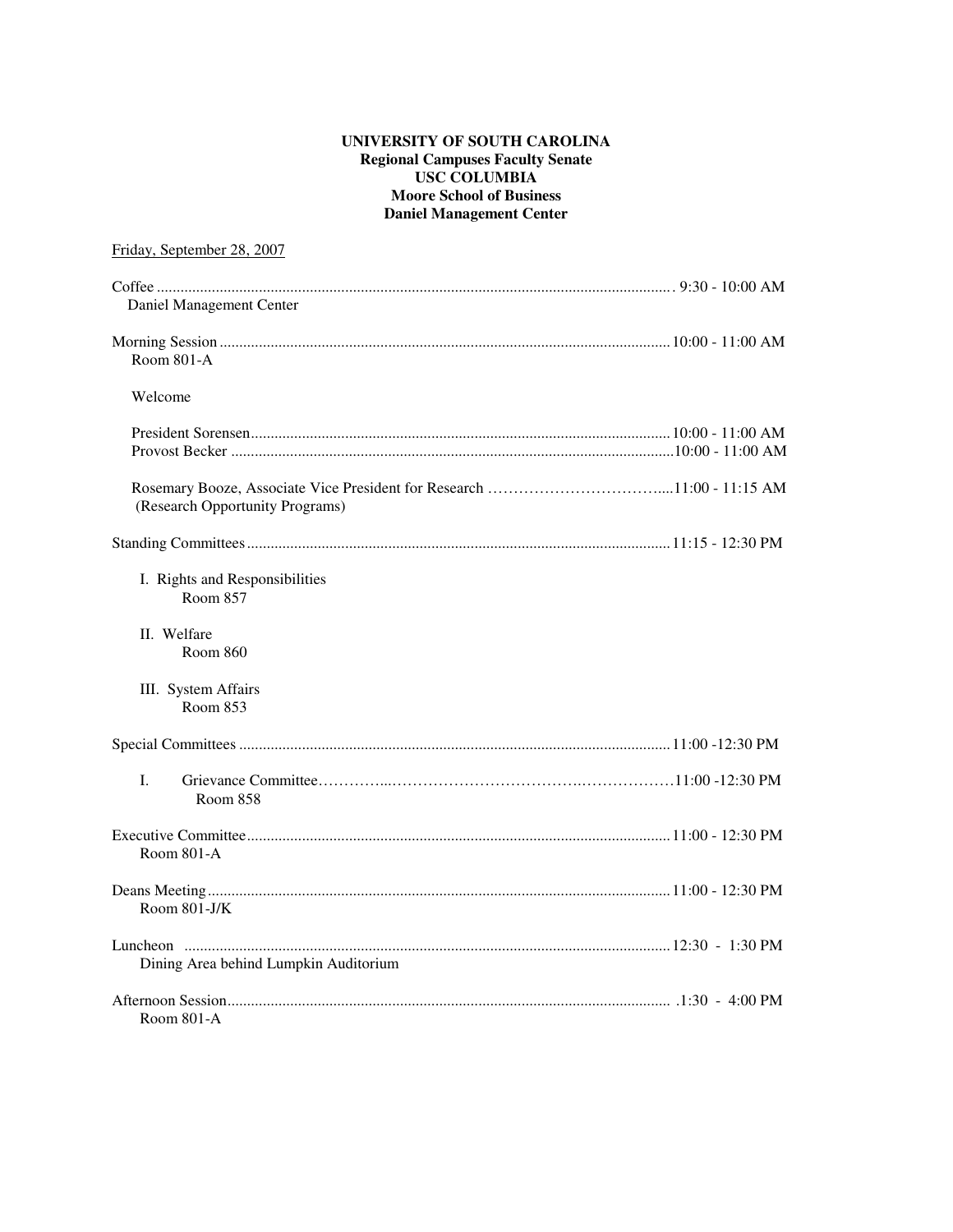### **AGENDA**

I. Call To Order

| Correction/Approval of Minutes: | April 27, 2007                  |  |  |  |
|---------------------------------|---------------------------------|--|--|--|
|                                 | USC Salkehatchie, Allendale, SC |  |  |  |

- III. Reports from University Officers
	- A. Dr. Chris P. Plyler, Vice Provost and Executive Dean
	- B. Regional Campus Deans
	- C. Assistant Vice Provost for Continuing Education Credit Programs
- IV. Reports from Standing Committees
	- A. Rights and Responsibilities Professor Nancy Macdonald
	- B. Welfare Professor Walt Collins
	- C. System Affairs Professor Patrick Saucier
- V. Executive Committee Professor Mary Hjelm
- VI. Reports from Special Committees
	- A. Committee on Libraries Professor Bruce Nims
	- B. Committee on Curricula and Courses Professor Robert Castleberry
	- C. Committee on Faculty Welfare Professor Darris Hassell
	- D. Faculty-Board of Trustees Liaison Committee Professor Teresa Smith
	- E. Regional Campuses Research and Productive Scholarship Committee Professor Lisa Hammond
	- F. Regional Campuses Academic Advisory Council Professor Teresa Smith
	- G. Other Committees
		- 1. Conflict of Interest Committee Professor Noni Bohonak
		- 2. Grievance Committee
- VII. Unfinished Business
- VIII. New Business
- IX. Announcements
- X. Adjournment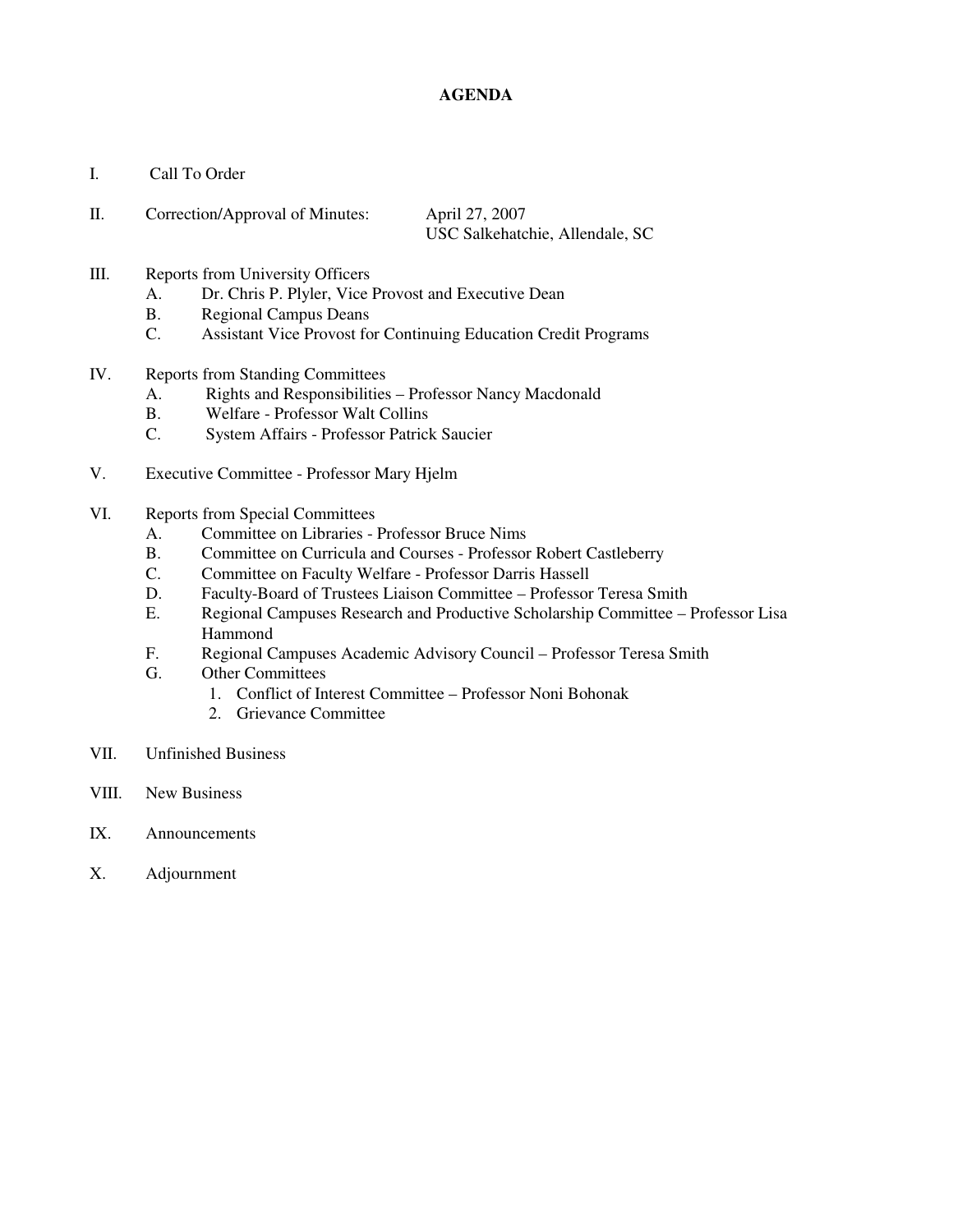# **REGIONAL CAMPUSES FACULTY SENATE MEETING 28 September 2007 USC Columbia, Columbia, South Carolina**

# **MORNING SESSION**

Meeting called to order at 10:00 AM by Chair Teresa Smith (Sumter)

# **1) President Andrew Sorenson**

- T& P process is working as it should, thanks to those who worked in the process
- Criteria for T&P needs to remain consonant with the institution and its mission.
- Recently visited Sumter, Salkehatchie, and Lancaster campuses and hopes to visit Union soon.
- Recent revision of funding distribution concerning Palmetto Program courses originating at USC Aiken and USC Upstate have resulted in a more equitable division of funds.

# Questions:

Chris Plyler/RCO—Can you discuss the upcoming legislative agenda regarding the budget for 2008-09?

Working for a bond proposal and keeping a very aggressive public face but there is probably very little chance of getting a bond because it is a pre-election year. We have huge needs in deferred maintenance, salary inequities, and expansion. Have discussed these needs with CHE.

Ed Merwin/Salkehatchie—Can you clarify then that you don't expect any big influxes of money to come in for the next three years due to upcoming elections?

Yes, there is a minimal chance but I refuse to acknowledge that in public and insist that money can be found.

# **2) Dr. Mark Becker, Provost**

- Follow up on President's speech—bond bill unlikely due to political reasons
- USC ranked highly on the CHE lists of things that need funding but political problems due to many factors will most likely prohibit any funding
- General Education Core Curriculum is a multi-year process. Accreditation is 2011 and all institutions in the system are tied together. Our report is due to them in 2010. Project to revamp entire system began 3 years ago in response to previous criticisms from SACS regarding Gen Ed. Phase one--focus groups meeting with stakeholders, thematic groups formed in 7 areas with representation from all institutions in system. USC is following a model used by UNC Chapel Hill of involving faculty in the front end rather than the end. Regional campus participation is strong and energetic. Phase two is about public input. Assessment/Outcome—moved towards measurable demonstrable measure on part of student. How will the curriculum teach and then assess the outcomes? Oversight committee is very pleased with results so far. New curriculum process leading to general education reform is necessary when SACS visits, not have the new program in place. We must keep moving and making stride towards development and implementation of new objections that will benefit students in a "life-long learning" fashion.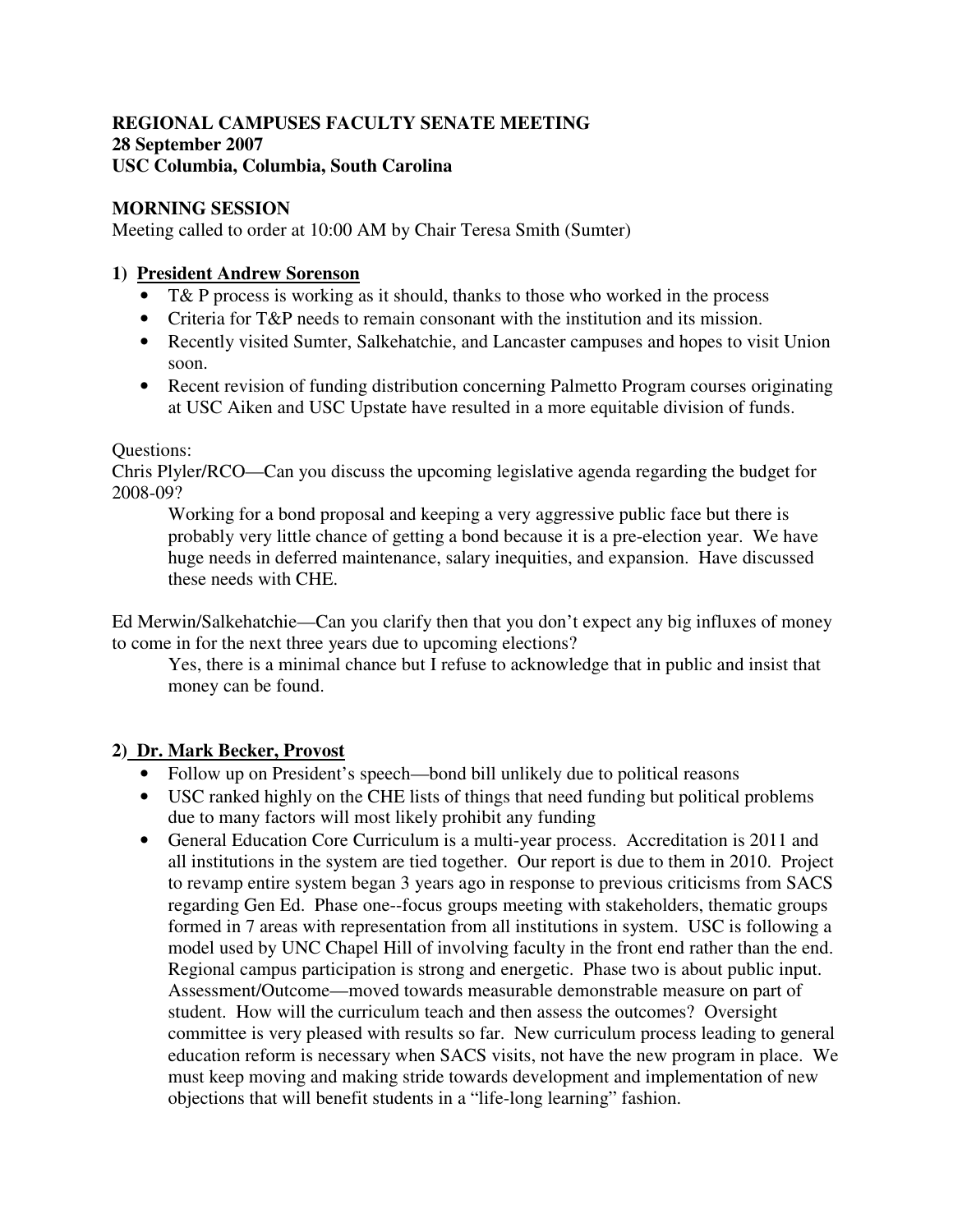### **Ouestions**

Todd Scarlett/Sumter—Can you explain more about the Lifelong Learning Committee?

 This group has more difficulty in determining how this might be factored into curriculum and then assessed for outcomes. Example: how do you use information technology? They need to reach the point of having the experience and the ability to go out and educate themselves in a non academic setting.

Chris Plyler/RCO—Can you discuss the recent data privacy breaches we've experienced lately? There are two kinds: malicious, trying to steal data and thieves looking for financial gains. In the area of theft, we've only had one successful penetration and not recently we average 2/3 benign breaches per year in Columbia, mostly from faculty or graduate students not realizing information is not on a secure site. Basically they affect our use of social security numbers, and attack grade information or spread sheets. When we discover breaches, we admit the error. We are refining protocols about how to serve potential victims, we notify them and inform in writing and by website of problem. Problem will be aggressively responded to by professionals (not academics) who know how to deal with the fall out.

Chris Plyler/RCO—Because of a lot of discussion in the media about melding the two-year USC with technical college system, Please explain relationship with and bridge programs with technical college system.

Bridge program is a system by which we examine courses taught and make decisions about what is comparable between. For example, we are working with faculty at those schools to teach UNIV 101 to prepare students to come to the university. After students have completed a specific course of study and make an application, they can come to USC. These programs provide access to the university. Size of the transfer class is going up and schools are looking for more formal alliances to facilitate transfer by their students at a later date.

Nancy MacDonald/Sumter—Are the regional campuses being bypassed in this process? Are students being encouraged to consider Sumter as a possibility for transfer?

Not to bypass them but to increase access to regional campuses. There is no appetite at USC to exclude the regionals. There is a nascent specific program/partnership between Greenville Tech and USC Upstate to deliver four-year degrees, partly as a result of a strong demand to have a university in Greenville. Registration is growing at all the regional campuses and that trend seems to continue as more people want to go to college and there are fewer spaces available

Teresa Smith/Sumter—Can you comment on the T&P for last year? Worked well, criteria developed seemed to work and I'm pleased.

# **3) Dr. Rosemary Booze, Associate VP for Research**

• Wanted to make you aware of what's available and encourage people to apply. (See handout).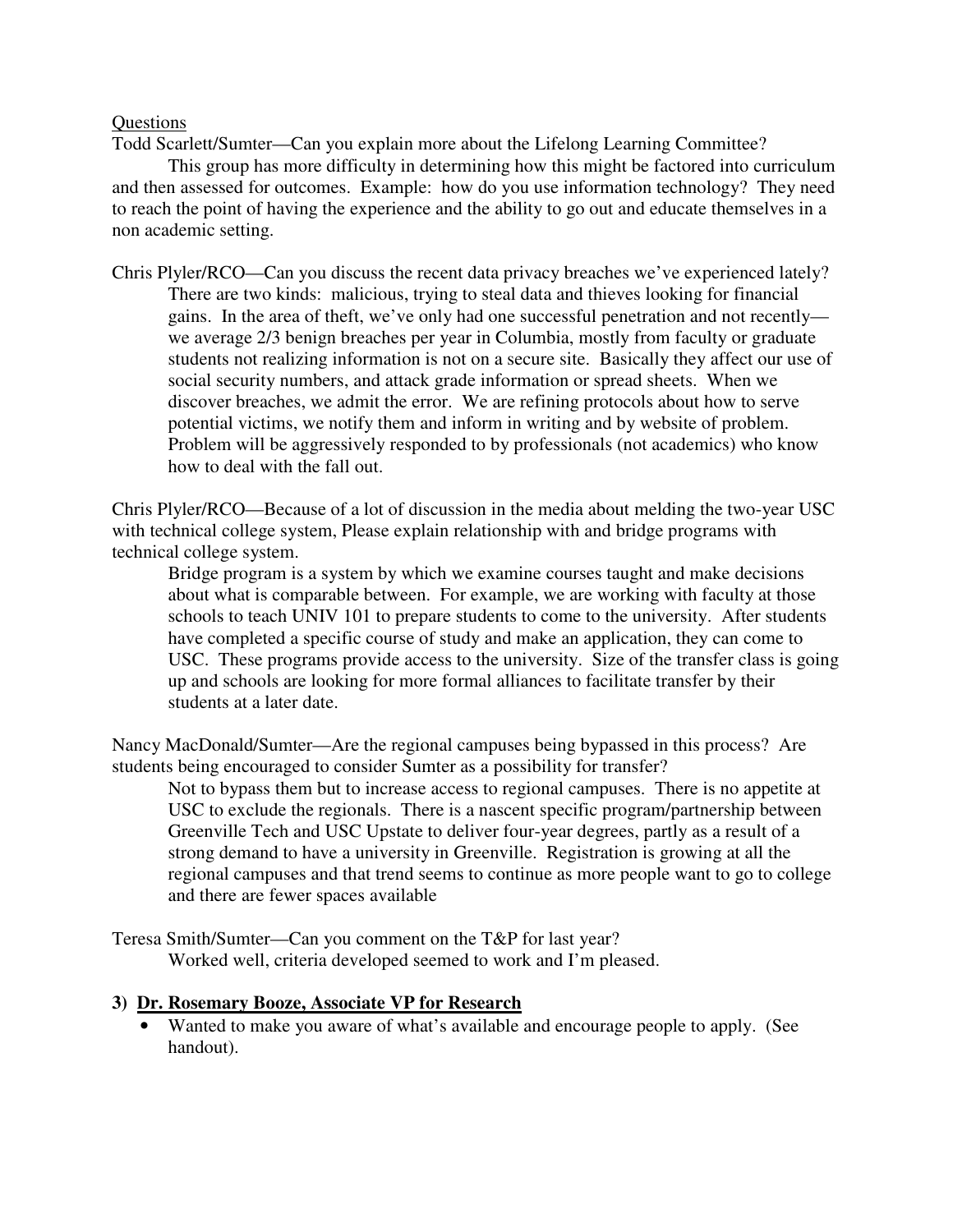• We'd be happy to visit your campus and give a workshop. We answer phone calls, etc. Because of previous interactions with faculty, I have a special interest in regional campuses.

#### Questions:

Todd Scarlet/Lancaster: I've been involved in the past, when it went to an ad hoc reviewer format, the reviewers are not familiar with regional campuses and react in a very negative fashion which pretty much took us out of the process. Has anything been done to avoid that?

Yes, funding is tough. We're revamped the review process to avoid "calibration" issues. We see our function as to rank the viability of a proposal rather than decide to fund this or that.

### **11:00—break out into committee sessions.**

# **AFTERNOON SESSION**

Minutes of April 2007 approved

# **REPORTS FROM UNIVERSITY OFFICERS:**

### *Dr. Chris Plyler, Vice Provost and Executive Dean*

**Legislative/Budget**: Reported in morning session by President Sorensen

# **Report to Regional Campuses Faculty Senate on tenure and promotion results for academic year 2006 – '07: (See handout)**

The Regional Campuses Faculty Manual instructs me as Vice Provost to report the following:

After the Board of Trustees concludes its role in the tenure and promotion process, a report shall be generated by the Office of the Vice Provost and Executive Dean for System Affairs which is to include the recommendations of each level of review from unit (campus) reviewers up through the Board of Trustees. The report will be as complete as possible while protecting the confidentiality of each candidate. The report should be presented at the first fall meeting of the Regional Campuses Faculty Senate.

3 applicants for tenure and promotion; President agreed with campus committee, campus dean, System T&P committee, and Vice Provost on the question of tenure for two of the three; conversely, he agreed with all recommendations for promotion on two of three applicants. The UCS Board of Trustees concurred with the President's decisions.

With that said, I would like to extend congratulations to professors Howard Kingkade of USC Lancaster and Andrew Kunka of USC Sumter on being awarded tenure with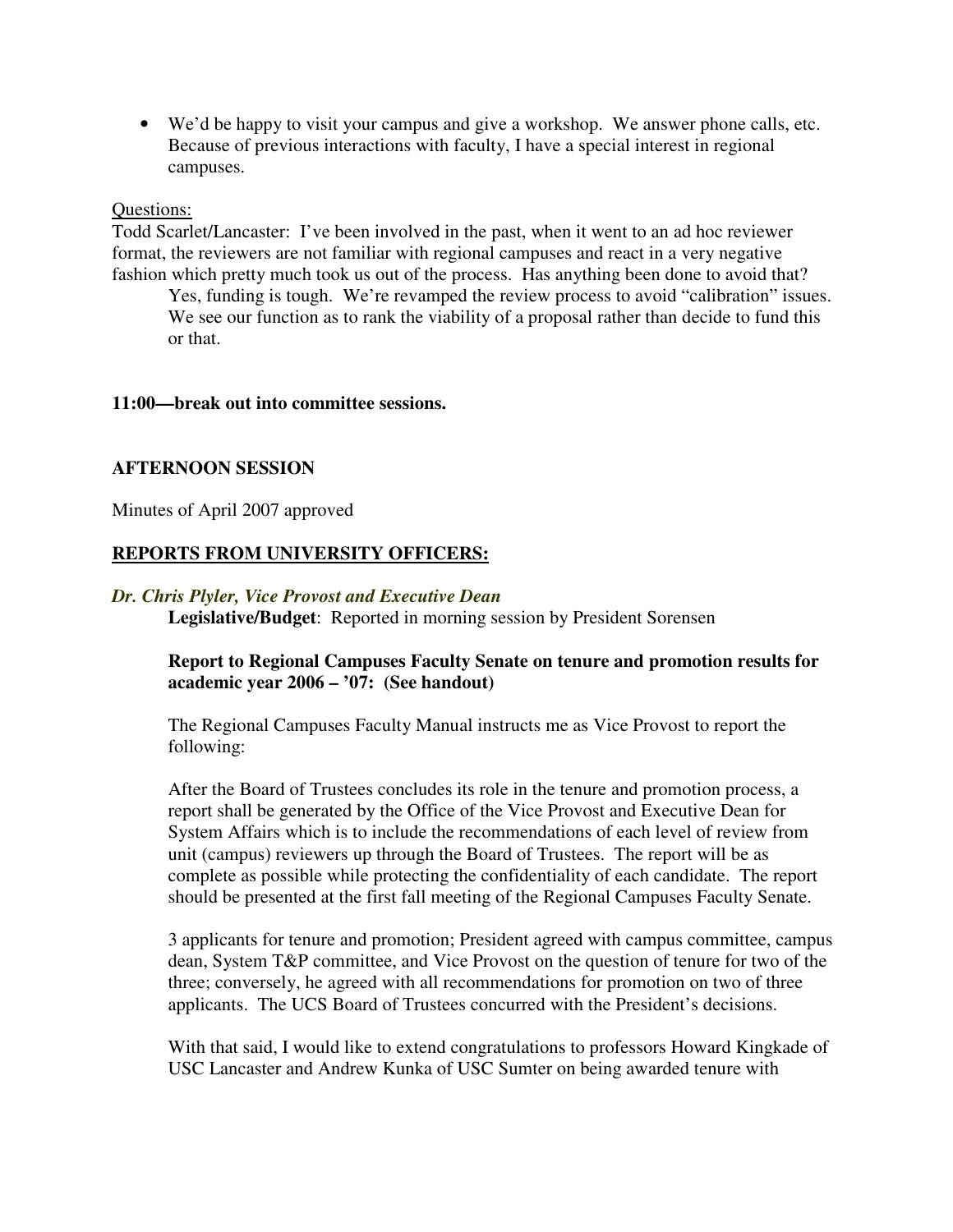promotion to Associate Professor. We are proud to have you among our faculty and will continue to expect great things from you in the future.

**Announcements:** The Academic Affairs committee of the Board of Trustees approved a change in the name of our division from: Regional Campuses and Continuing Education to System Affairs and Extended University. They also approved a change in the official title of the deans from: Dean of the University to Regional Campus Dean. Full Board approval of these changes is expected in their meeting on October 18.

I outlined the organizational changes within the office of the Provost in our last Senate meeting and now recommend that you reference the improved and informative Provost's web site. The site features the responsibilities of each member of the Provost's Council/staff along with relevant news, developing academic policies, announcements and dean's searches. Again, I encourage you to visit the site regularly.

#### Questions:

Todd Scarlett /Lancaster—Who is making decisions for Palmetto Programs? Sally Boyd: A meeting scheduled in a few weeks. Name change and mission change is anticipated.

Todd Scarlett /Lancaster—Is there anything in place or anticipated to help faculty to develop web-based courses for Palmetto Programs?

Nothing in place now, but Sally Boyd is investigating options for helping faculty

Robert Castleberry/Sumter—Isn't Aileen Trainer associated through your office looking to iron out ambiguous policies for SACS?

Yes, Aileen and others are working to clarify academic policy for web-based courses, etc.

# *Dr. John Catalano, Lancaster*

**Students**: Once the Fall II session is entered the fall enrollment will exceed 1500 headcount and 1000 FTE. Enrollment is up approximately 25% this semester compared to Fall 2006. USCL now serves more students than USCB, at least in headcount. Our new women's soccer team is competing (men's golf - 2<sup>nd</sup> year). Baseball and softball are coming soon. USCL will sponsor a European trip with course credit during Maymester next spring. Every year we sponsor foreign travel for our students. There are several new academic programs coming on line: the new Palmetto Programs BLS degree, a new program offering USC's BS in Nursing, a new program offering USC Upstate's BAs in Early and Elementary Education (January '08).

**Faculty**: We now have approximately 55 fulltime faculty members. Last year's (Calendar 2006) faculty scholarship included 12 External Grants (including 2 NSFs) – totaling over \$1,500,000, 15 National Presentations, 15 published articles, 2 books, & art shown in 8 Juried Art Exhibits.

**Facilities**: The new Richards Tennis Center is open to the community. The LTA and the LCSD have used it heavily. We have recently remodeled our bookstore (outsourced) and student center. HH will be closed next summer for a \$1,000,000 HVAC and lighting upgrade based upon SC DOE recommendations. Several landscaping projects are in the works. Student Housing is (100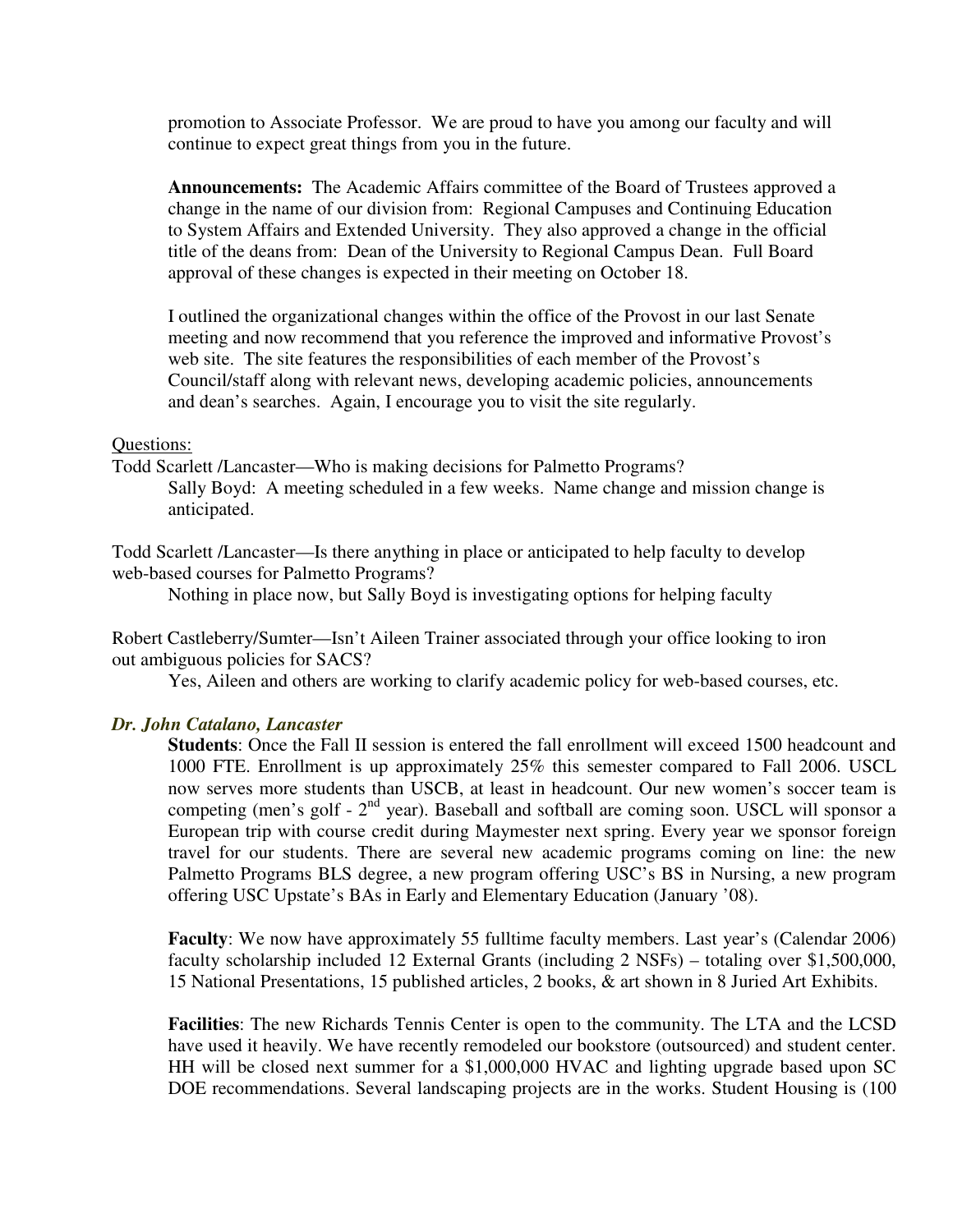beds) being planned for 2009 or 10. We are making progress in legal mediation that should result in substantial Bradley repairs. Unfortunately no repairs, cosmetic or otherwise, may be started until both sides have agreed on a settlement. The biggest facilities concern is that we are quickly running out of classroom space, office space, and storage space. At USCL we have always operated on the principle that every student capable of doing college level work should receive admission. That won't be possible if we were to have a couple more years of the kind of growth we are currently experiencing. We are investigating the possibility of an institutional bond to build another classroom building, but when you are operating a campus with nearly a \$1 million a year of one-time money, and students are paying tuition with lottery money that is not guaranteed to continue, that is a little scary.

**Safety & Security**: There is a security and safety study underway by Graham Consulting**.** A mock hostage exercise was staged on campus last week. It is part of an effort to upgrade overall safety and emergency response. We are working with local law enforcement, fire officials, and emergency responders to become better prepared to prevent, and if not prevent, to better respond to emergencies of all types. The recent shootings at Delaware State University are just another example of what could happen at any university, even (God forbid) USCL.

**Planning:** A major long range strategic planning process is underway for the first time since 1987. The first complete facilities master plan is underway since 1978. Our  $50<sup>th</sup>$  anniversary campaign will begin later this fall.

**Community**: Approximately 300 outside events were held on campus last year alone. 2<sup>nd</sup> year of Bundy Performing Arts Series is underway – Ricky Skaggs performed last Friday. Planning for the  $3<sup>rd</sup>$  season is already underway.

**Financial:** Since I've been Dean, the state of SC has gone from paying 66% of our operations to 43% this year (and that includes \$800,000 one-time money this year). USCL during that time has gone from total revenues (appropriation, tuition, and LC millage) of \$8300 per student to under \$7500 per student. There are economies of scale that help but remember that technology costs, salaries, utilities, infrastructure & maintenance costs never seem to go down. Until the state returns to a funding structure that rewards campuses for enrollment increases, USCL will be strapped financially. The inequities can be summed up best by comparing our campus to the Sumter campus. We have approximately 250 more students this fall than USC Sumter but their appropriation is \$832,000 more than ours. We are funded at \$1.5 million below the Mission Resource Requirement (MRR) and that includes one-time money and does not reflect this year's enrollment increases.

# *Dr. Ann Carmichael, Salkehatchie*

Southern Carolina Regional Development Alliance celebrated their 10<sup>th</sup> anniversary on May 22<sup>nd</sup> at the USC Salkehatchie campus. Guest speaker was USC Board of Trustees member and Chairman of the Palmetto Institute, Darla Moore.

USC Salkehatchie was pleased to have The Honorable Herbert Adams, Chairman of the USC Board of Trustees, address students at the 2007 opening convocation ceremony.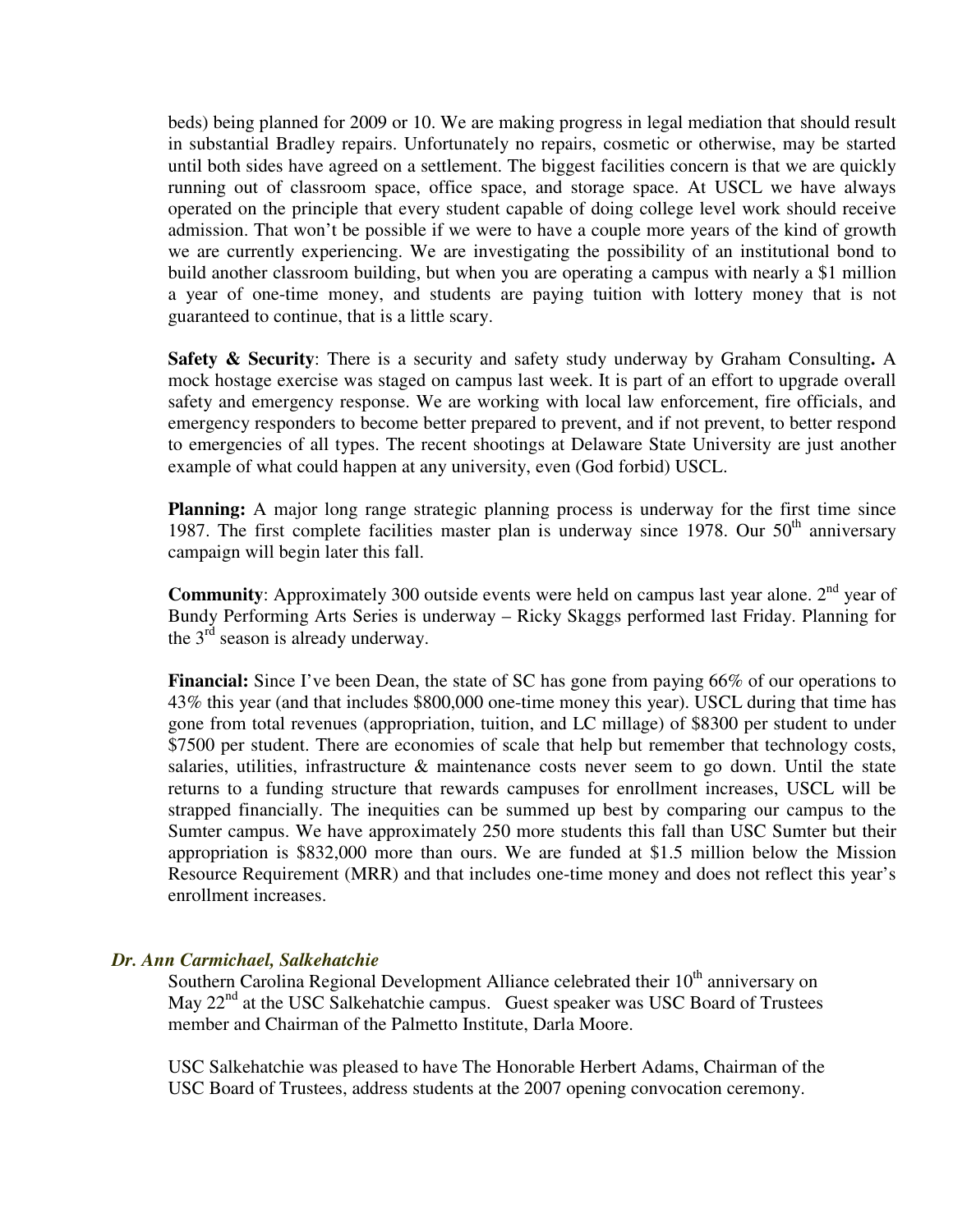Salkehatchie welcomed four new faculty to campus this fall. Dr. Tammy Wade-Galuska, Assistant Professor of Psychology, earned her Ph.D. from West Virginia University and completed post-doctoral fellow research at the University of Michigan. Dr. Bryan Love, Assistant Professor of English, earned his Ph.D. from the University of Maryland and previously taught at the University of Southern Indiana. Dr. Maureen Anderson, Assistant Professor of English, received her Ph.D. from Illinois State University where she also taught. In addition, Jeff Wicker, who joined the Salkehatchie staff two years ago as a recruiter and adjunct instructor, is now a full-time business instructor. Jeff earned his MBA from Winthrop University.

Dr. Roberto Refinetti recently published articles in four publications: *Research in Veterinary Science, Biological Rhythm Research*, *Journal of Physiological Sciences*, and *Journal of Comparative Physiology*. Dr. Mary Hjelm and collaborators published a chapter in the *Handbook of Juvenile Justice*. Dr. Sarah Miller published an article in the *Journal of Ohio History*. Dr. Hyunju Oh submitted an article for publication to the *Journal of Knot Theory and Its Ramifications*.

Over the spring and summer several professors presented at conferences in their specific disciplines. Dr. Carmela Gottesman made a presentation at the Annual Convention of the Association for Psychological Science in New York. Dr. Sarah Miller made a presentation at the Annual Meeting of the Ohio Academy of History in New Concord, Ohio. Dr. Hyunju Oh made a presentation at the Joint Mathematics Meeting in San Antonio, Texas. Dr. Roberto Refinetti made a presentation at the Meeting of the Society for Research on Biological Rhythms in Destin, Florida.

Cindy McClure, Nursing Coordinator, reports that 156 students have enrolled in the prenursing program. Sixteen USC Columbia senior nursing students participated in clinical rotations at Allendale County Hospital during the 2007 spring semester. These same sixteen participated in clinicals for the summer at Bamberg County Hospital. This program is made possible by funds from the BlueCross BlueShield of SC Foundation and The Duke Endowment (through Allendale County Hospital).

USC Salkehatchie was awarded over \$1.6 million in grant funds during the 2006-2007 fiscal year from funding sources such as the BlueCross BlueShield of SC Foundation, the Donnelley Foundation, SC Humanities Council, Sisters of Charity Foundation of SC, The Duke Endowment, USDA Rural Development and Health Resources and Services Administration.

The USDA recently awarded funds to renovate the old Carolina Theatre owned by Salkehatchie. This facility will be used for local community theatres and student events.

USC Salkehatchie added two new sports this fall, men's soccer and men's basketball, giving Salkehatchie six sports. There are currently 133 athletes enrolled. These students represent not only hometowns in the campus' five-county service area but various cities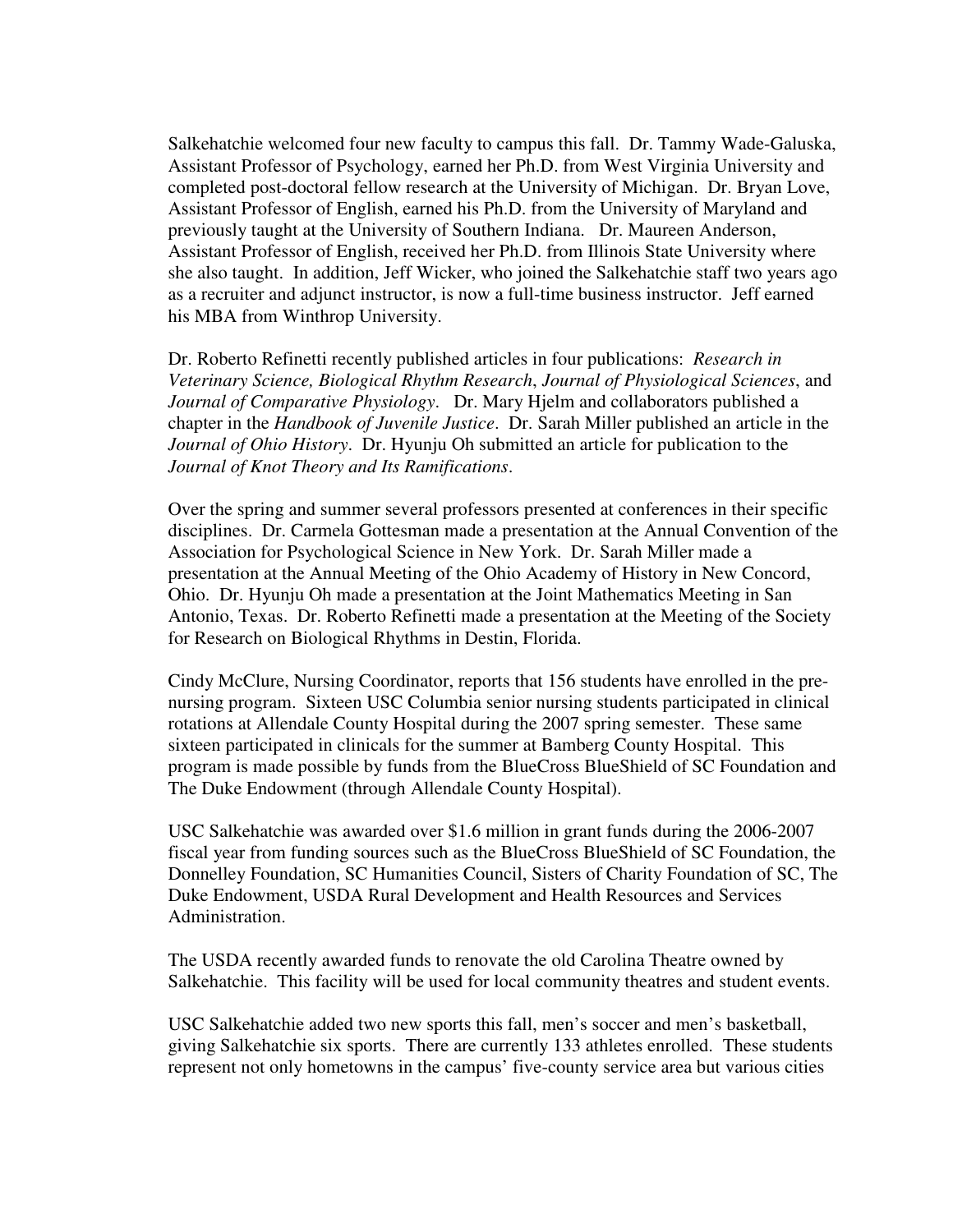and towns throughout the nation and beyond, hailing from Georgia, North Carolina, Virginia, Texas, Kentucky, Ohio, and New York, and even the Dominican Republic.

Salkehatchie was pleased to have President Andrew Sorensen visit the West Campus in Allendale on September 18th. He met with faculty and student groups and spoke at a luncheon with the Western Carolina Higher Education Commission and Educational Foundation Partnership Board.

The preliminary enrollment figures for Fall 2007 indicates a headcount of 905, which is a 4.75% increase over Fall 2006 and a 13.61% FTE increase over last fall.

Plans are underway to begin the construction of a 100-bed, 25-room facility on the Salkehatchie campus. This privately-owned complex will be managed by the Community Development and Improvement Corporation headquartered in Aiken, SC. If the project goes according to plan, they will break ground in 2008 and open in 2009.

### *Dr. Anthony Coyne for Dr. Les Carpenter, Sumter*

Since my last report to the Regional Campuses Faculty Senate on April 27, 2007, there have been a number of notable events and activities at USC Sumter.

**Human Resources**: Following a national search for a tenure-track Assistant Professor of Biology, Dr. Kajil Goshroy has been appointed to this position. Other new faculty appointments for the 2007-08 academic year are Mr. James Borton as Instructor of English, Mr. Hunter Boyle as Instructor of Theater and Speech, and Ms. Megan Campbell as Instructor of English. At the June 28, 2007, meeting of the Board of Trustees, Dr. Andy Kunka was granted tenure and promoted to Associate Professor of English. Effective July 1, 2007, Dr. Hayes Hampton, Associate Professor of English, began a three-year term as Chair of the Division of Arts and Letters, and Dr. Jean-Luc Grosso, Associate Professor of Economics was re-appointed to a second three-year term as the McDavid Professor of Business Administration. Faculty re-appointed for one-year terms for the 2007-08 academic year are Mr. Stephen Castleberry as Instructor or English, Mr. Blane DaSilva as Instructor of Sociology, Mr. Joseph Delfin as Instructor of Speech Communication, Mr. Vern Disney as Instructor of Accounting, Mrs. Sherrie Grosso as Instructor of Economics, and Mr. Paul Hermann as Instructor of Computer Science. Recent new staff appointments include Ms. Erica McLeod as Director of Alumni Relations, Ms. Frances Dennis as Campus Receptionist and Switchboard Operator, Ms. Quiana Anderson as Admissions Counselor, Ms. Alicia Curtis as Admissions Counselor, and Ms. Kathleen Barnes as Director of the Shaw AFB Office. Since the inception of the TERI program, 27 USC Sumter employees have opted into the program. Of those 27, 18 have already retired, two are scheduled to retire before the end of FY 08, four in FY 09, one in FY 11, and two in FY 12.

**Student Enrollments**: Preliminary enrollment figures at USC Sumter for the 2007 Fall Semester, as of 9/21/07, indicate an 8.80% headcount enrollment increase compared to last year, and a 15.49% FTE enrollment increase compared to last year. USC Sumter is pleased to welcome dual/concurrent enrolled students from Sumter High School, Thomas Sumter Academy, Carolina Academy, Camden Military Academy, and Cardinal Newman High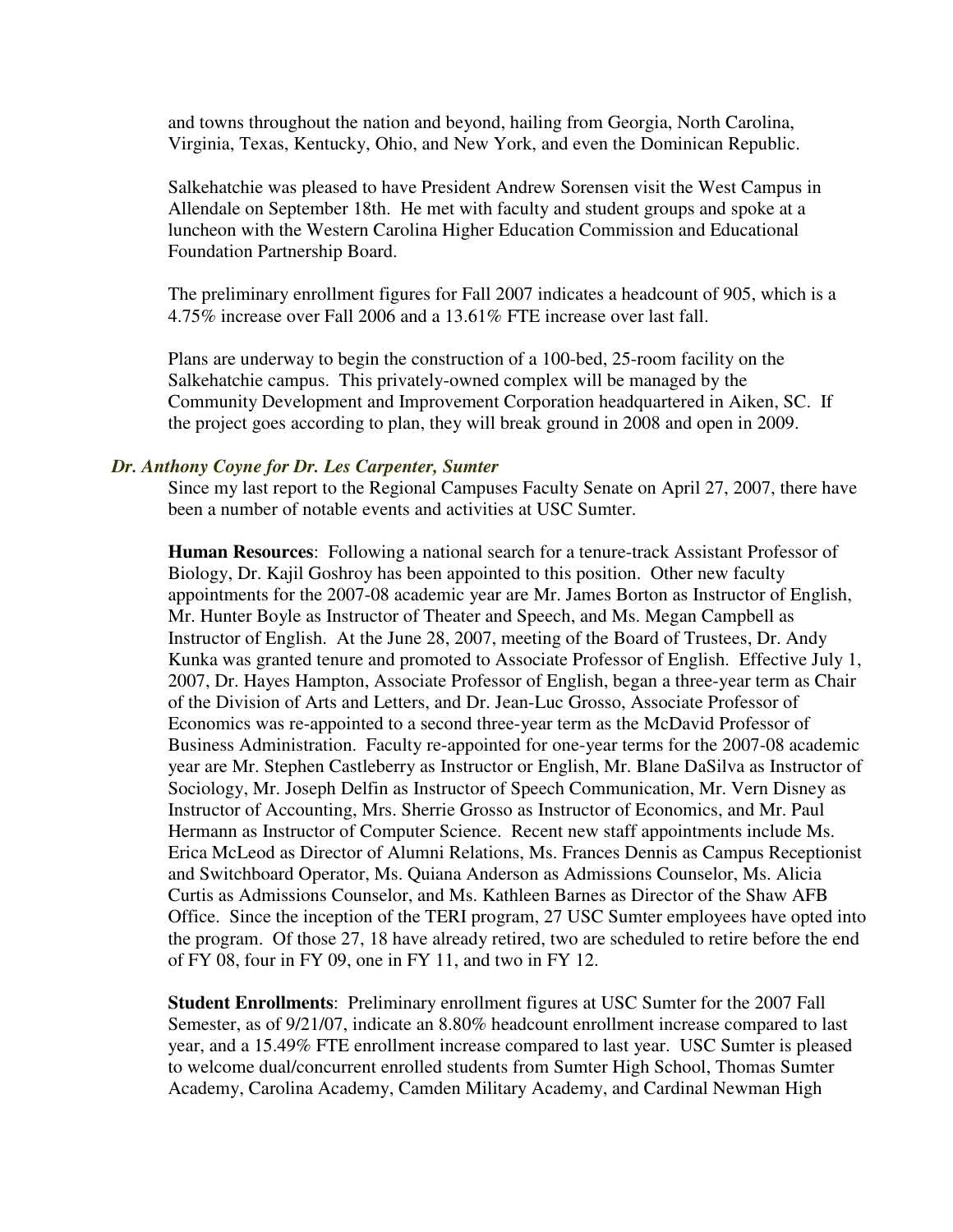School. USC Sumter faculty and staff continue to work hard on initiatives intended to continue improvements in recruitment and retention of students.

**Student Admissions**: As of the 2007-08 academic year, USC Sumter resumed intercollegiate athletics after an absence of 28 years. For USC Sumter Softball, 15 of the 17 recruited student-athletes were admitted for an 88% acceptance rate. For USC Sumter Baseball, 37 of the 45 recruited student-athletes were admitted for an 82% acceptance rate. Overall, for all applicants to USC Sumter for the 2007 Fall Semester, approximately 937 of the 1254 applicants were admitted for a 75% acceptance rate. This 75% acceptance rate tells us that USC Sumter is, indeed, the "moderately selective" institution which we claim to be. And, supported by the above acceptance rates, USC Sumter offers congratulations to Head Coaches Kim Evans and Tom Fleenor for their conscientious and successful efforts to recruit student-athletes who are academically qualified.

**Student Activities**: The ceremonial opening of the academic year, Opening Convocation, was well attended by new and returning students to hear keynote speaker Mrs. Beverly Gagne, President and CEO of SAFE Federal Credit Union, tell the audience about starting college at USC Sumter as a 30-year-old wife and mother and going on to earn bachelor's and master's degrees with honors from USC. After an absence of over 10 years, USC Sumter's student newspaper has begun publication, again, under the new title *The Ant Hill*, and with expert faculty advice from Mr. James Borton*.* Students also are involved in a range of other activities, including MAD (Make A Difference) Friday Community Service projects, leadership development programs, formation of various student clubs and organizations, and attendance at exhibition baseball and softball games.

**Faculty**: Dr. Eric Reisenauer, Associate Professor of History and the Williams-Brice-Edwards Professor of Humanities, is scheduled to be on sabbatical leave during the 2008 Spring Semester. Dr. Christine Borycki, Associate Professor of Management, has been temporarily re-assigned to non-instructional duties for the 2007-08 year.

**Other**: USC Sumter was pleased to host a recent visit from President Andrew Sorensen on 8/2/07, to assist with the solicitation of a major gift from a donor. USC Sumter also was pleased to host a recent visit from Provost Mark Becker on 8/31/07, to discuss the Yardley Group Report regarding USC Sumter's efforts to become the next four-year institution within the USC System. And, on the evening of 9/7/07, the Mid-Carolina Commission for Higher Education hosted the annual Fall Reception for about 350 donors, friends, and supporters of USC Sumter.

#### *Dr. Hugh Rowland, Union*

**Enrollment --** After breaking the all time record for spring enrollments in Spring 2007, we have done quite well this fall. Our headcount is 401, 36 or 9.9% more students than Fall 2006. Our FTE is 266, 28 or 12.1% more students than Fall 2006.

**Data Line Improvements --** Contractors are well on their way to completion of new data lines and in-building installations.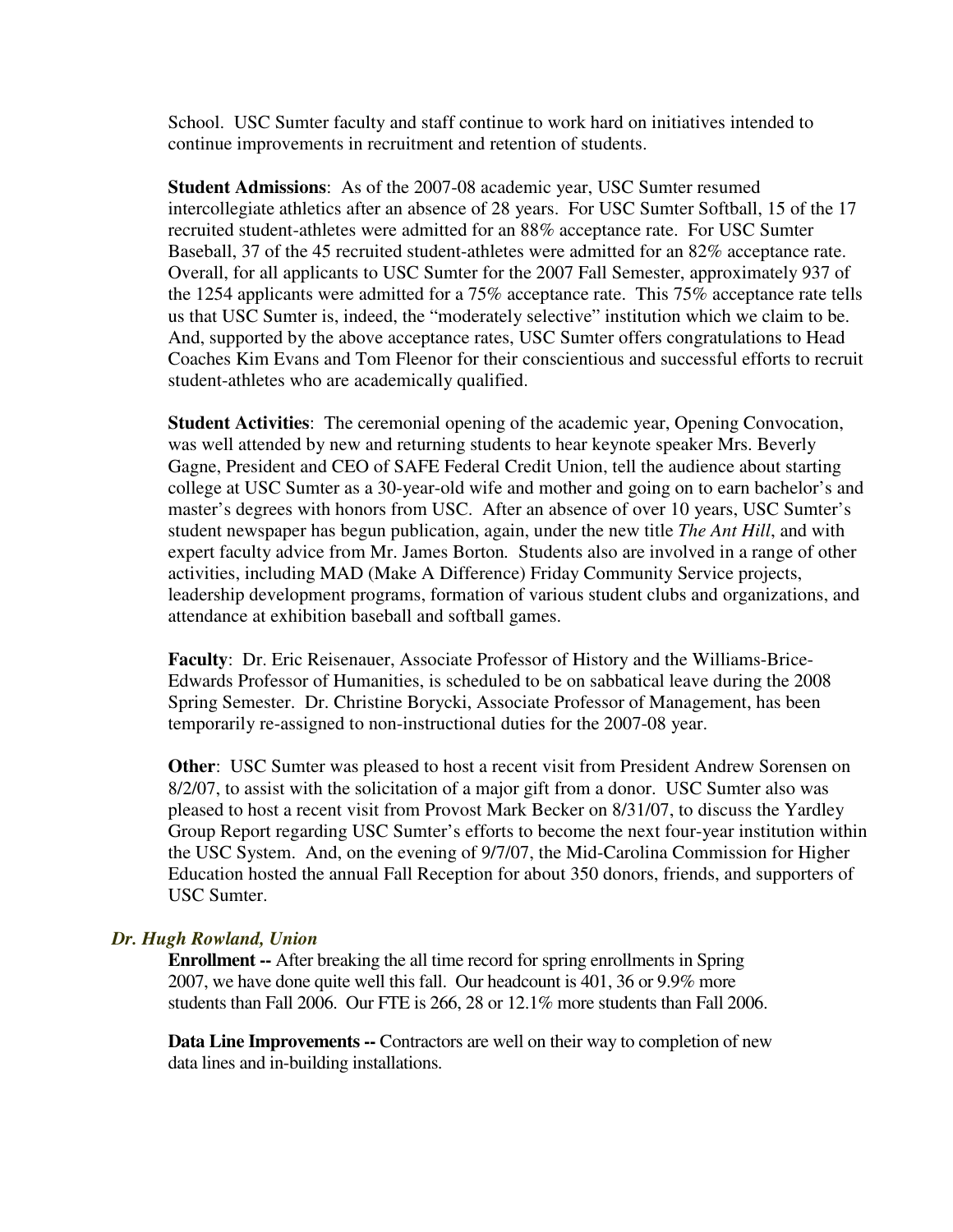**Strategic Planning and Assessment** -- Submitted Baldrige Report in August. Baldrige Report is a lengthy self-assessment report required by the South Carolina Budget and Control Board. Strategic Planning Group will continue to work this year to integrate strategic planning and the Baldrige Report framework into all strategic planning and assessment, particularly planning and implementing the budget and human resource management.

Beginning this year, all student organizations submitting requests of Student Activities funds will have to follow good strategic planning and assessment practices. Simpson conducted a workshop for student leaders and faculty sponsors on March 30. Strategic plans were required to be submitted along with budget requests in the early summer of 2007.

**New Administrators and Staff Hired To Increase Enrollment --** In support of our #1 goal of increasing enrollment, we have hired two new administrative staff. When the academic dean position was eliminated, we were permitted to create two new positions. We turned this into an opportunity to provide additional support for our goal to increase enrollments. Thus, we created an academic program manager and an admission recruiter. Over the summer, Dr. Les Bockow was hired as the new academic program manager and Zach Johnson was hired as the new admission director. The roles of the Institutional Effectiveness Officer Simpson have been increased, also.

**New OSP Counselor --** The Opportunity Scholars Program (OSP) filled their vacant counselor position, welcoming on board Sabrina Sims.

**New Faculty Hires --** New faculty hires are under consideration to prepare for our part in the nursing and robotics projects. Relating to nursing, we will likely need to hire an additional full-time faculty member in Biology/Chemistry; we may also need to assist USC Upstate in some fashion to hire a nursing faculty member as a first step towards developing a joint 4-year nursing program. Relating to robotics, we will likely need to hire a full-time faculty member in physics/math. We will also need to consider whether we can hire faculty in foreign languages, computer science, psychology, and English.

**Faculty and Staff Retreats --** Dean Rowland lead two faculty retreats since spring semester, one in May and one in August. The May retreat focused on the mission, vision, strategic goals, advising, and classroom technology. The August retreat revisited the mission and vision, but focused on assessment.

Held a staff retreat in June dealing with mission and vision, improving services to student, revitalizing the campus, and other topics.

**Robotics Project** – Key partners have submitted grant proposals to acquire funds to build the new building which will house the Robotics Center. It was decided by the county and the city that the building should be built on Rt. 176 North as originally planned. Thoughts of locating the new building on the USC Union campus or at an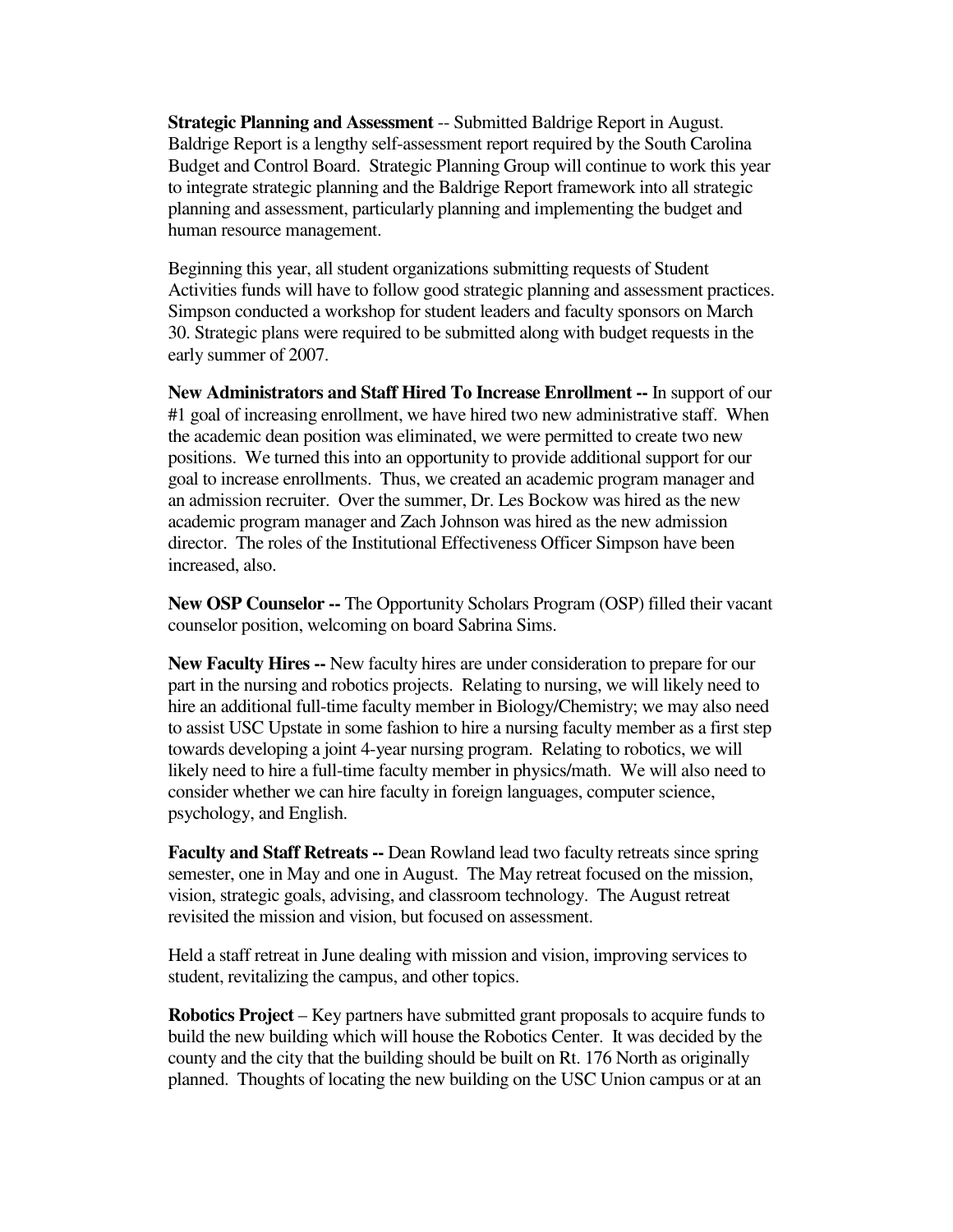adjacent site were put aside due to funding concerns. Union County will own the property and the building when the project is complete.

**Nursing Project** – Steady progress has been made in our discussions with the USC Upstate nursing dean.

**Preparation for Assessment and SACS Accreditation --** Institutional Effectiveness Officer Simpson has taken the lead on identifying what we need to do in the domain of assessment to prepare for SACS Accreditation visit in 2011. Simpson conducted a segment on this at recent faculty retreat.

# *Dr. Sally Boyd, Continuing Education*

Thumbnail definitions of "Palmetto Programs," "BLS" degree

11 Palmetto Programs courses are scheduled for spring. Training workshop will be held again in May, I encourage the deans now to find people to participate.

Two searches ongoing: 1) new faculty position advertised as tenure track assistant professor to teach 3 required in BLS; 2) program/director of the evening program (assistant dean). Bob Hungerford is seeking other opportunities.

# **REPORTS FROM STANDING COMMITTEES**

# **Rights and Responsibilities—Nancy Macdonald (Sumter), Chair**

 Janet Hudson, Continuing Education Chris Judge, Lancaster Martha McKevlin, Salkehatchie Denise Shaw, Union Ed Merwin, Salkehatchie Mark Coe, Lancaster

- We discussed the motion to appear under Old Business pertaining to romantic relationships between faculty and students. Because there were several new members to the committee, there was a review of the motion and its status; we agreed to continue our recommendation of the motion as sent forward in April.
- We agreed to examine several possible changes to the policy manual, based on requests by Vice Provost Plyler. These changes originated in the Legal Department, and pertain to termination of tenured faculty, external review, animal care and use, and human subjects in research. The committee agreed to review the proposed changes, with the hope that a motion can be presented to the larger body at the November meeting.
- We examined the charge to consider changes to procedures for Third Year Review and Post Tenure Review. It was agreed that the higher priority would go to work on Third Year Review, as junior faculty are actively seeking additional guidance beyond their campuses.
- We agreed to cooperate with the Welfare Committee in the process of standardizing tenure and promotion files.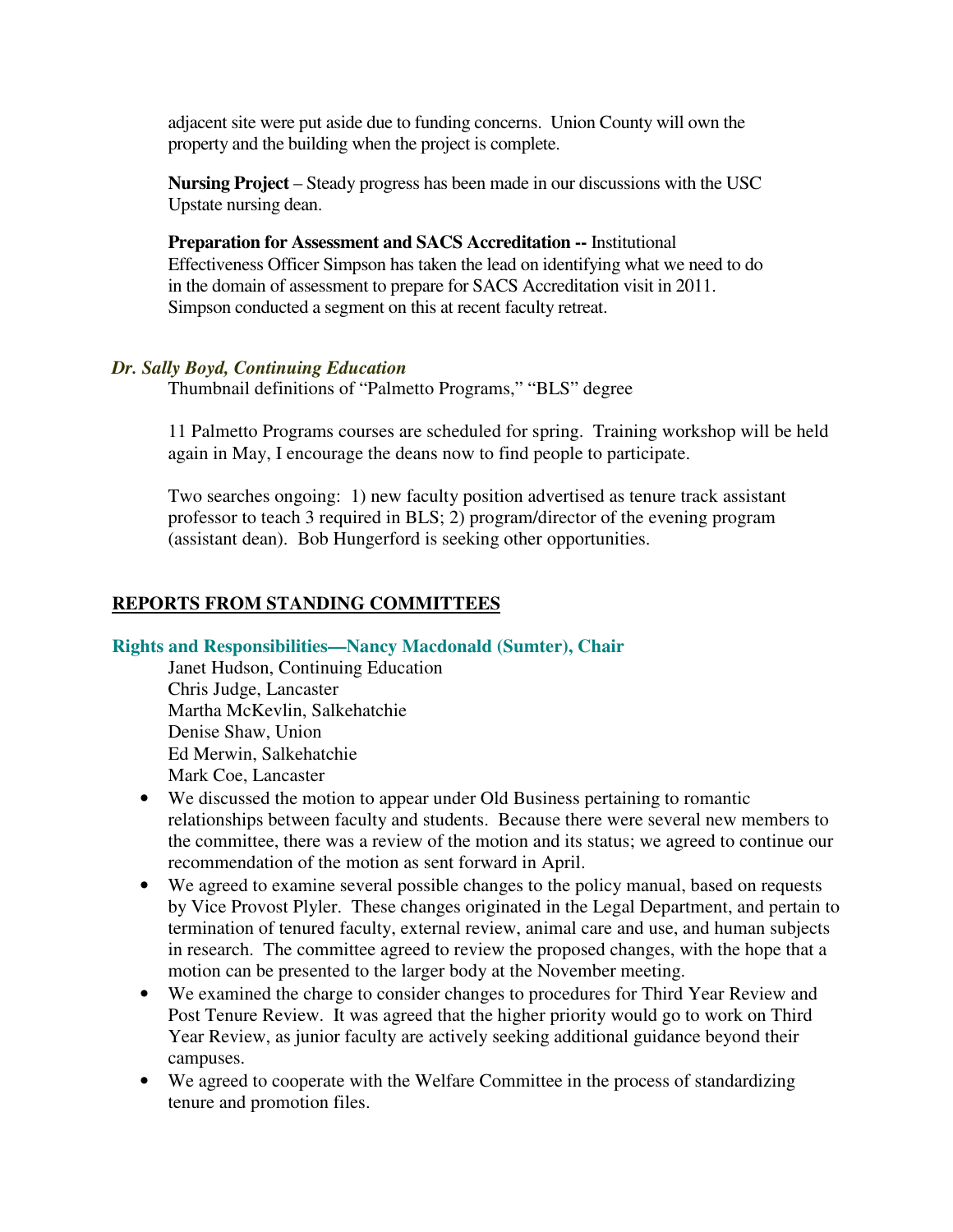- We will examine the timetable for presentation of tenure and promotion files to allow appropriate time for the circulation of files to external reviewers.
- At the request of a faculty member, we will examine the changes in hiring of librarians, who have been hired as faculty, but who are increasingly being hired as professional staff.

# **Welfare—Steve Criswell (Lancaster) for Walt Collins (Lancaster), Chair**

Annette Golonka (Lancaster) for Walt Collins Nancy Washington, Continuing Education Jean-Luc Grosso, Sumter Mike Bacon, Sumter Tarsem Purewal, Salkehatchie

Discussion of charges recommended by last year's committee and by the current president of the RCFS; decisions about which to take up

- We recommend a workshop for recent hires for a "meet-greet" to discuss expectations regarding tenure, make contact with others in their field, identify mentors, consider network at conferences for external review, CTE, grants, etc. Identify senior faculty in discipline specific areas to introduce to new faculty as possible mentors.
- We recommend the welfare committee be charged with revising and administering an online survey of **faculty welfare and workload issues**.
- Annual Tenure and Promotion workshop; logistics, panel, format; with an added evaluation to be completed by participants for feedback purposes.
- Annual faculty salary compilation and analysis of information.
- Discuss issue of Librarians hired as staff rather than tenure track faculty.
- Collaborate with Rights and Responsibilities to review page limit for tenure file. Guidelines for what should go in the main body and what goes in the appendixes.

# **System Affairs—Patrick Saucier (Continuing Education), Chair**

 Mary Ellen Bellanca (Sumter) Darris Hassell (Lancaster) Todd Scarlett (Lancaster) Robert Castleberry (Sumter) Avery Fouts (Union) Becky Hillman (Sumter) Sarah Miller (Salkehatchie) Bettie Johnson (Lancaster)

- Charge for old business concerning oversight of administration of Palmetto Programs. A rough draft will be circulated among committee and submitted to Senate later this year.
- New charges to do with helping new faculty develop research agendas, informal evaluations, and mentoring.
- Will accept in terms of "helping" usher new faculty towards tenure but will need to coordinate with Welfare committee.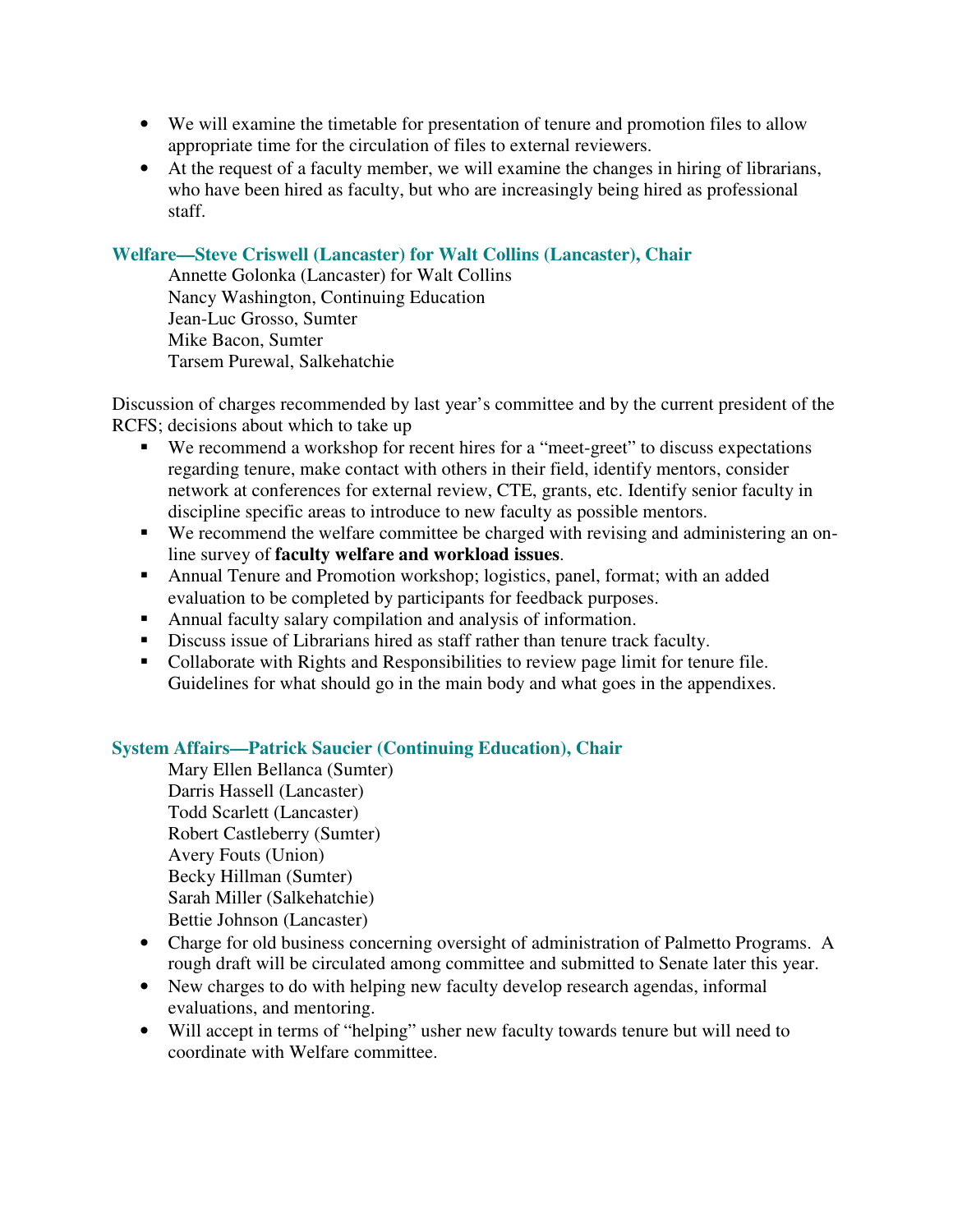# **Regional Campuses Faculty Senate Executive Committee: Mary Hjelm**

Executive Committee:

Terrie Smith (Sumter) Chair Kate Fritz, (Continuing Education) Past Chair Danny Faulkner, (Lancaster) Vice Chair Steve Bishoff (Sumter) At Large Member Mary Hjelm, (Salkehatchie) Secretary

Regional Campuses Faculty Senate Executive Committee met on 17 August 2007 with Terrie Smith, Steve Bishoff, Walt Collins, Danny Faulkner, Kate Fritz, Mary Hjelm, Nancy Macdonald, Chris Plyler, and guest David Hunter in attendance. The meeting was called to order at 10:00 am.

Chris Plyler, Vice Provost provided a short report on the reorganization of the Provost's office. He commended everyone for their work last year on committees, for new ideas concerning the external peer review, the review of manual, etc. There are issues needing attention in the coming year or need to be revisited or formalized, such as

- Termination of tenured faculty,
- Clarification of external review process
- Modification of duties for faculty members to be more family friendly (birth, adoption, overwhelming challenge to a family where a need for leave occurs)
- Extension of probationary period for tenure
- Consideration of dual accommodation of academic partners.
- Formalization of policies concerning animal care and human subjects used in research and to be included in faculty manual.

He hopes for and encourages an emphasis on revisiting Third Year Review and Post-Tenure Review policies.

- Should tenure workshop be moved to December?
- What are the core concerns for the post tenure review process?

Brief campus reports were made by the members of the committee.

Dates for upcoming meetings were set for:

Friday, September 28<sup>th</sup> –Moore School of Business, Daniel Business Center—Columbia Friday, November 16<sup>th</sup>—Sumter

Ex Council: November  $9^{th}$  – Thornwell Annex, 1:30 pm

Friday, February 15<sup>th</sup> –Moore School of Business, Daniel Business Center—Columbia Ex Council: February  $8<sup>th</sup>$  –Thornwell Annex, 1:30 pm

Friday, April 18<sup>th</sup>—Lancaster

Ex Council: April  $11^{th}$  –Thornwell Annex, 1:30 pm

Charges for the year were discussed and established for the following committees: **Systems Affairs:**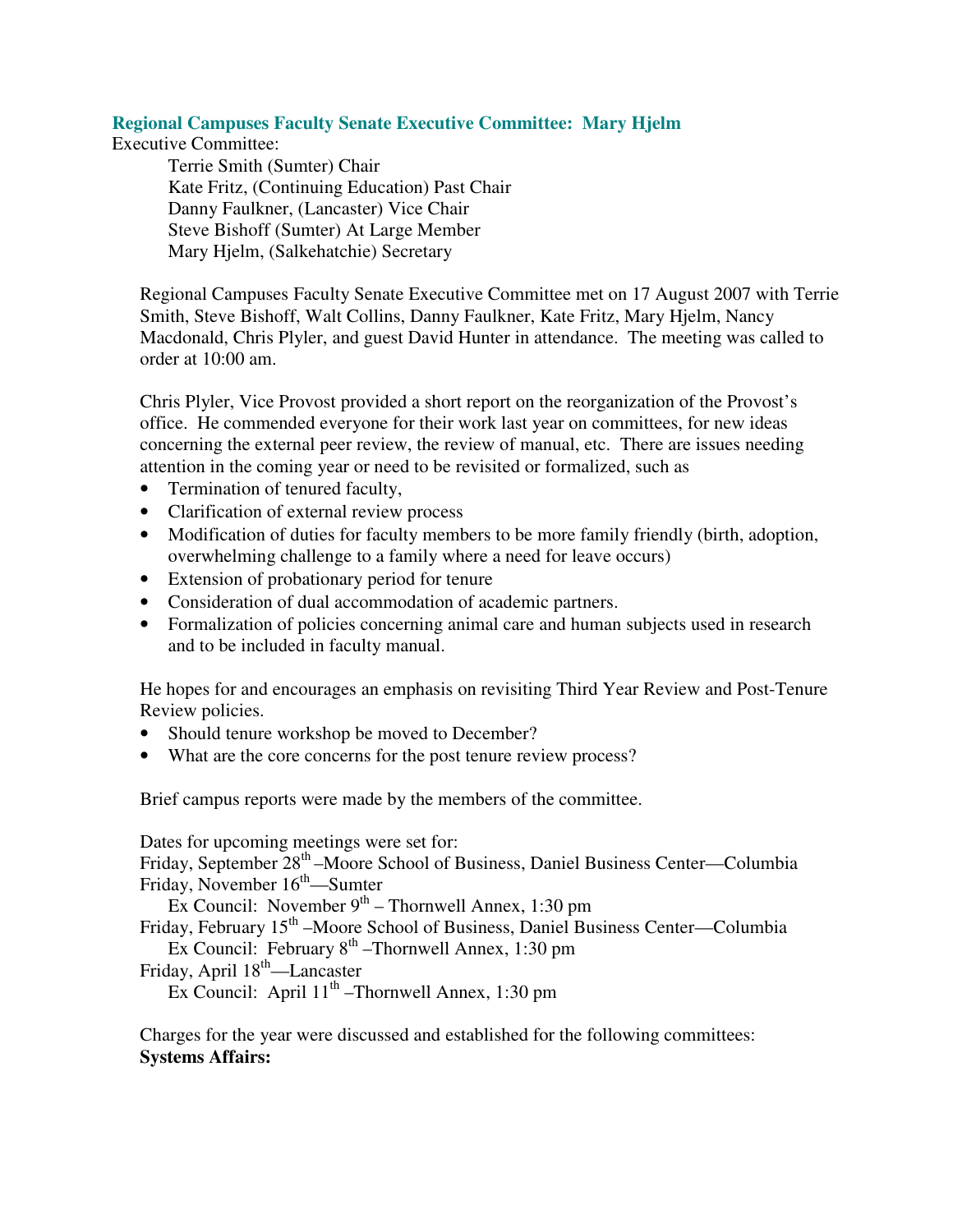1. Mentoring new faculty and faculty development of projected research and writing objectives applicable for  $1<sup>st</sup>$  year review and  $3<sup>rd</sup>$  year review. Explore and create suggestions concerning the following:

Development of research agenda

Oversight of tenure questions/information

Informal Review after  $1<sup>st</sup>$  year towards setting up official  $3<sup>rd</sup>$  year review Promote attendance at Tenure/Promotion Workshop

Workshop on how to put together annual review files/Faculty Information Sheet

2. Solicit recommendations concerning possible academic program developments for Palmetto Programs

3. Old Business: continued oversight of administration of Palmetto Programs continued from last year

# **Rights and Responsibilities**:

1. Tighten up the  $3<sup>rd</sup>$  year review and Post tenure Review policies. Explore and create suggestions concerning the following:

Should files be submitted to Regional Campuses office?

How to make people take Post Tenure Review seriously.

Collaborate with Welfare to review page limit for tenure file. Guidelines for what should go where in the main body and what goes in the appendixes? Review suggested changes to Faculty Manual from Vice Provost.

2. Old Business: Tweaking language regarding "romantic relationships" entry for faculty manual.

3. Old Business: Review of Provost's recommendations regarding External Review.

4. Old Business: Establish recommendations for fixing a timeline for contacting external reviewers prior to submission of the file but not requiring the file itself be submitted prior to the local submission date (generally Nov 1 of fifth year)

# **Welfare:**

1. Plan a workshop for recent hires for a meet/greet to discuss expectations regarding tenure, make contact with others in their field, identify mentors, consider network at conferences for external review, CTE, grants etc. Identify senior faculty in discipline specific areas to introduce to new faculty as possible mentors.

2. T&P Workshop in Spring. Perhaps develop an evaluation of the workshop to be completed by the participants for feedback purposes.

3. Annual Faculty Salary compilation and analysis of information.

4. Faculty Welfare and Workload Issues.

5. Discuss issue of Librarians hired as staff rather than tenure track faculty.

6. Collaborate with Rights and Responsibilities to review page limit for tenure file. Guidelines for what should go in the main body and what goes in the appendixes?

# **REPORTS FROM SPECIAL COMMITTEES**

*Committee on Libraries—Bruce Nims (Lancaster)—No report* 

# *Committee of Curricula and Courses—Robert Castleberry (Sumter)*

There are two items I would like to talk to you about today.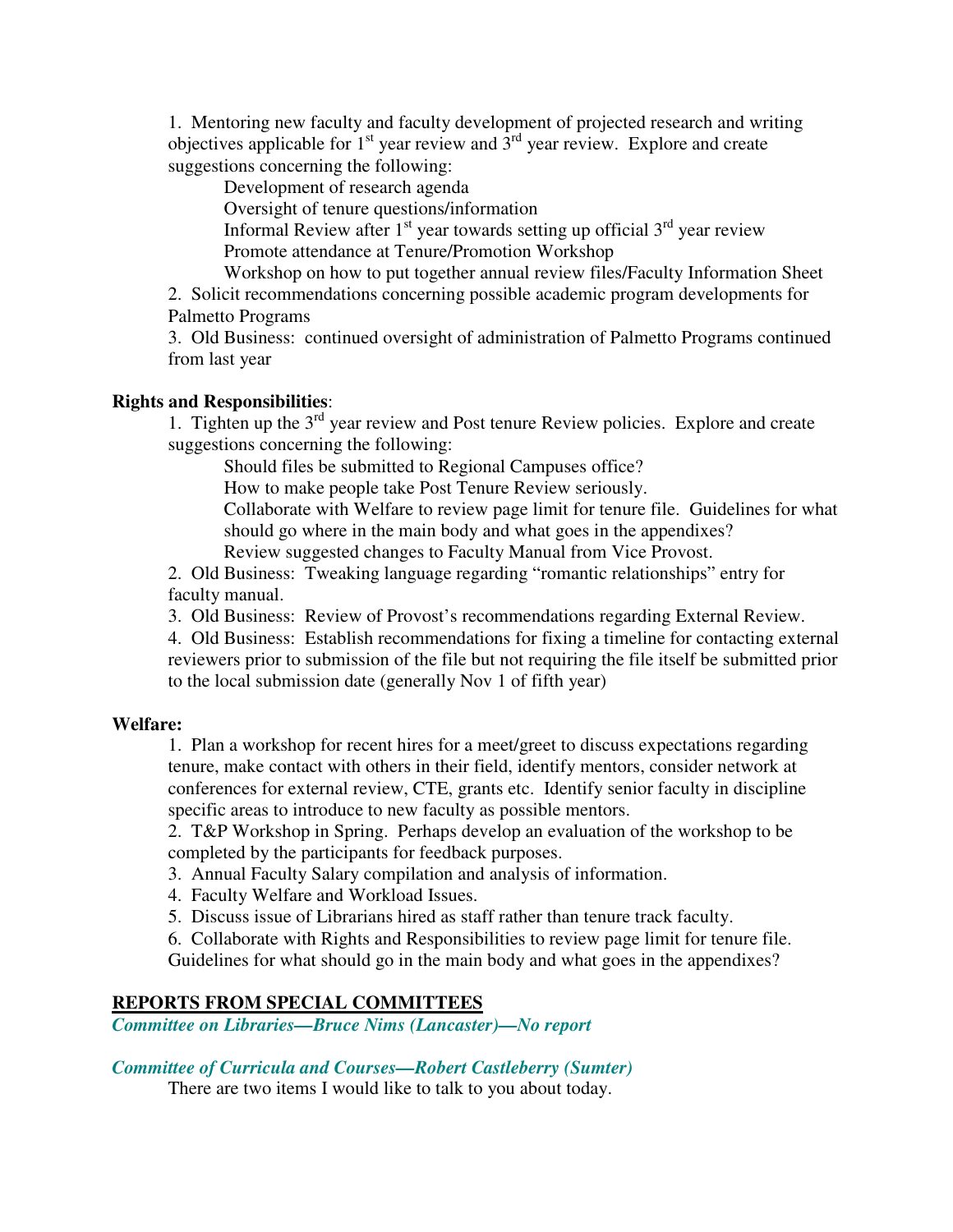First, Sally Boyd, Avery Fouts, and I had a meeting with members of the USC Columbia Department of Religious Studies this morning. As background, at the August 17<sup>th</sup> meeting of the Courses and Curriculum Committee, Religious Studies sought to delete a number of courses including RELG 202 and RELG 335. We asked the Department to reconsider the deletion of these courses, and in today's meeting they did agree to keep them as part of the curriculum.

 Related to this matter, let me remind you that I email the Committee's agenda to contact people on all of our campuses, asking them to respond with any concerns. I want to emphasize that it is critical that I get those responses. It is also somewhat important that as many eyes as possible see the Committee's agenda so that we can best protect our interests.

 Second, Public Health is developing new BA and BS degrees. Their proposal and other matters before the Committee are available to all of you through the USC Faculty Senate web page.

# *Committee on Faculty Welfare—Darris Hassell (Lancaster)—No report*

#### *Faculty-Board of Trustees Liaison Committee—Teresa Smith (Sumter)*

We met on September 14th in Columbia and Chris Plyler has told us of most changes.

*Regional Campuses Research and Productive Scholarship Committee—Lisa Hammond (Lancaster) –NR* 

*Regional Campuses Academic Advisory Council—Terrie Smith (Sumter)*  Committee will meet 11/30

#### **REPORTS FROM OTHER COMMITTEES:**

*Conflict of Interest—Noni Bohonak (Lancaster)--NR* 

*Grievance Committee--NR* 

#### **UNFINISHED BUSINESS**

**Motion from Rights and Responsibilities: to be added to the portion defining teaching responsibilities: Section 7 "Instructional staff members shall refrain from engaging in romantic or sexual relations with students over whom they have academic or supervisory control."** 

Discussion:

Bettie Johnson (Lancaster)—Would this prohibit spouse taking class from spouse? There are many hypothetical situations. Is this an issue of control or relationship? Does this mean if students are not in your class you can have a relationship with them? John Catalano (Lancaster)—does the words "shall refrain" mean you should stop rather than is forbidden?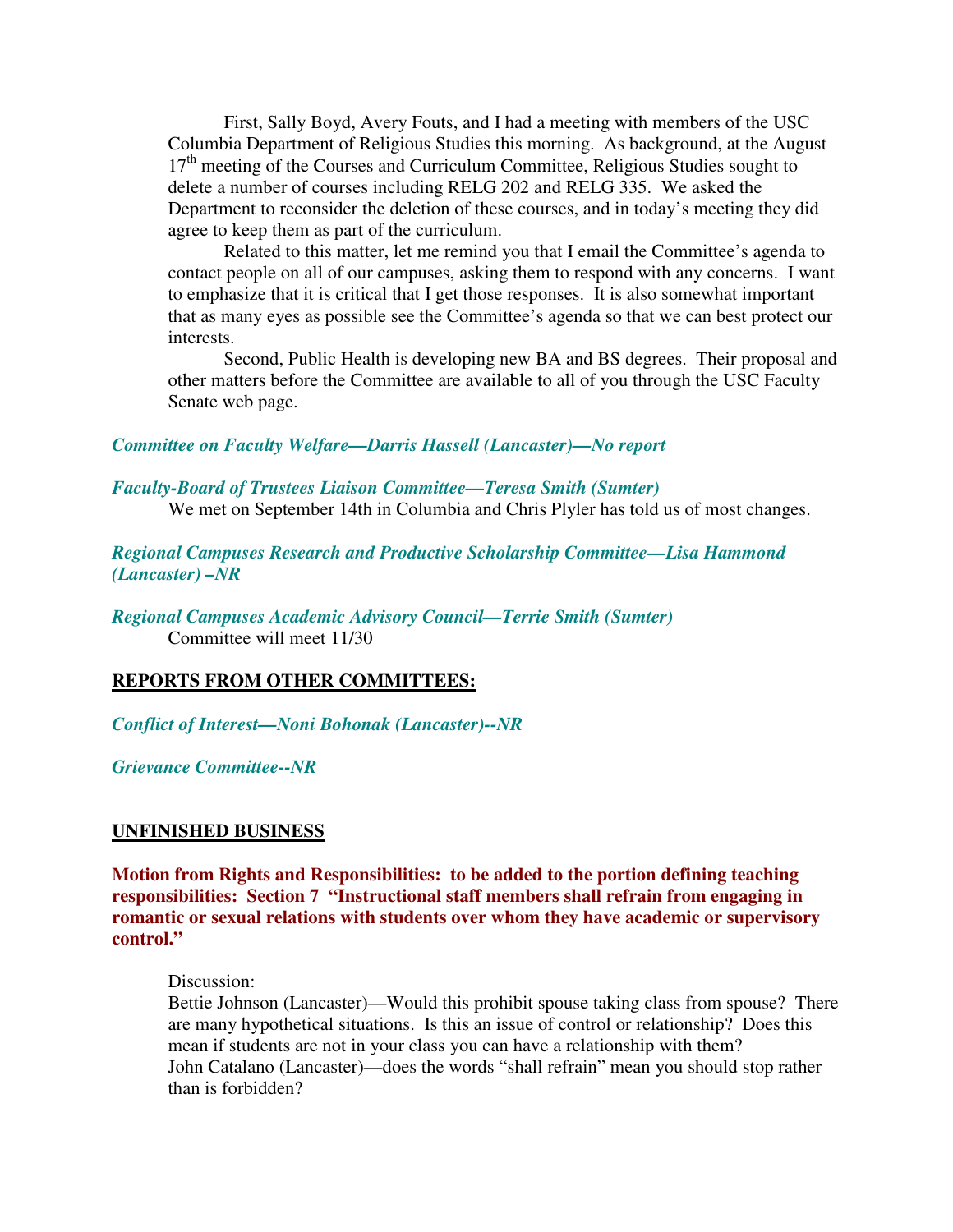Ed Merwin (Salkehatchie)—Rather than bat words around, approve it and let it be worked on later.

Robert Castleberry (Sumter)—There is also a procedure in place that allows for the transfer of supervision for grades to someone else for a spouse.

Patrick Saucier (Continuing Ed)—Two issues here: potential for sexual harassment the other is whether are you going to play favorites because of a prior relationship. Do you allow friends, relatives, or spouses into your class? The issue is "commence" a relationship. This is the confusion. Isn't there already policies concerning sexual harassment?

Mary Hjelm (Salkehatchie)—Is this a question of beginning a relationship or stopping a prior one?

Ed Merwin (Salkehatchie)—Words are always open to interpretation. Let's go with what we have and work on it later if needed.

Mike Bacon (Sumter)—What is the interpretation of Legal about this? Why are they proposing this wording?

# **Vote: motion passes.**

# **NEW BUSINESS**: None

# **ANNOUNCEMENTS:** None

Meeting adjourned at 2:15pm

# **Supplementary Materials:**

Vice Provost's Report on Tenure & Promotion 2006-2007

#### Assistant Professor to Associate Professor

| <b>Campus Comm.</b> Dean |     | <b>Academic</b> |     | <b>Campus</b><br><b>IDean</b> |     | <b>IRCTP</b><br>Comm. |     | <b>Vice</b><br><b>Provost</b> |     | President |     |
|--------------------------|-----|-----------------|-----|-------------------------------|-----|-----------------------|-----|-------------------------------|-----|-----------|-----|
| D                        |     | D               |     | D                             |     | D                     |     | D                             |     | D         |     |
| Tie                      | Yes | N/A             | N/A | Yes                           | Yes | No                    | Yes | Yes                           | Yes | No        | No  |
| Yes                      | Yes | N/A             | N/A | Yes                           | Yes | Yes                   | Yes | Yes                           | Yes | Yes       | Yes |
| Yes                      | Yes | Yes             | Yes | Yes                           | Yes | Yes                   | Yes | Yes                           | Yes | Yes       | Yes |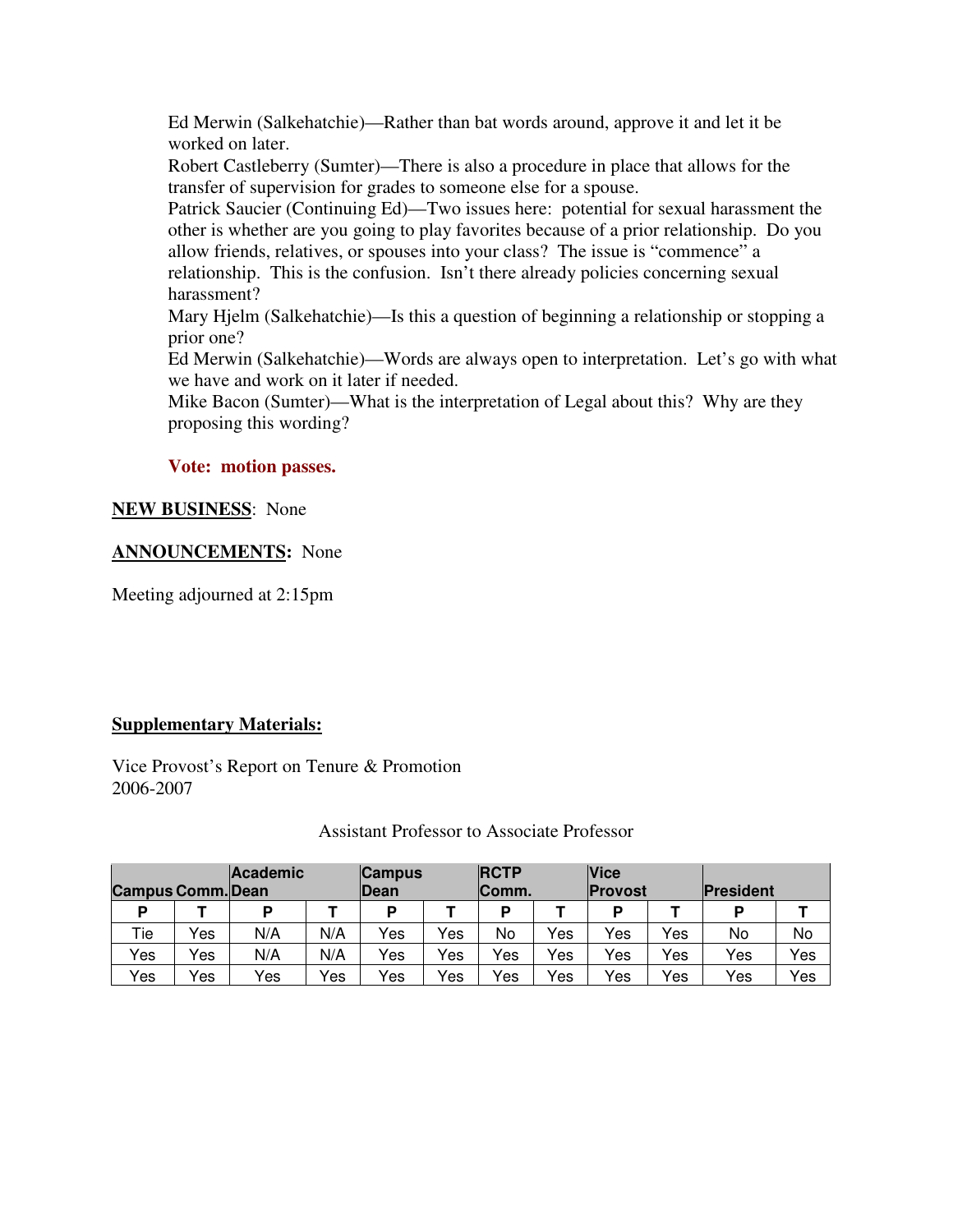

# **RESEARCH OPPORTUNITY PROGRAM http://rfp.research.sc.edu/**

**Question and Answer Handout** 

# **Description**

Research Opportunity Program *(formerly the Research and Productive Scholarship Program or RPS)* funding is provided by ORHS to encourage faculty to develop individual research projects leading to the pursuit of external funding sources or the promotion of scholarly activities.

- **Category I** funds will be considered "seed" monies and will be awarded to faculty with the stated objective of enhancing the competitiveness of a subsequent submission of a new or renewal proposal for external funding. **Priority will be given to researchers that have received optimistic reviewers' comments from a federal sponsor.** (Include federal review comments as appendix, if available)
	- o Mentors are expected to assist the PI (junior faculty only) with selecting an appropriate funding agency and program, and preparing and submitting an extramural grant application. It is not expected that mentors will necessarily have, or need, technical expertise in the proposed area. However, mentors are expected to have sufficient familiarity with the targeted funding source to be able to advise on the external grant proposal process. **All Category 1 proposals submitted by junior faculty must identify a grants mentor who is listed in USCeRA as a Co-PI.)**
- **Category II** funds support the general development, expansion or enhancement of faculty research and creative activity. These funds are focused on research contributions that increase academic, intellectual and scholarly activity.
- **Category III** funds support the creative and performing arts. Support may include costs associated with creating an exhibit, a performance, a musical work, etc.

# **Eligibility**

Eligible applicants include all full-time faculty, tenured, tenure-track, full-time clinical track and research track faculty who have independent research programs. Visiting faculty may be eligible only under exceptional circumstances, and with the expectation that their relationship with USC is ongoing.

# **Funds Available**

Funding for exceptional projects that exceed the funding range may be submitted, but must be well defined and justified.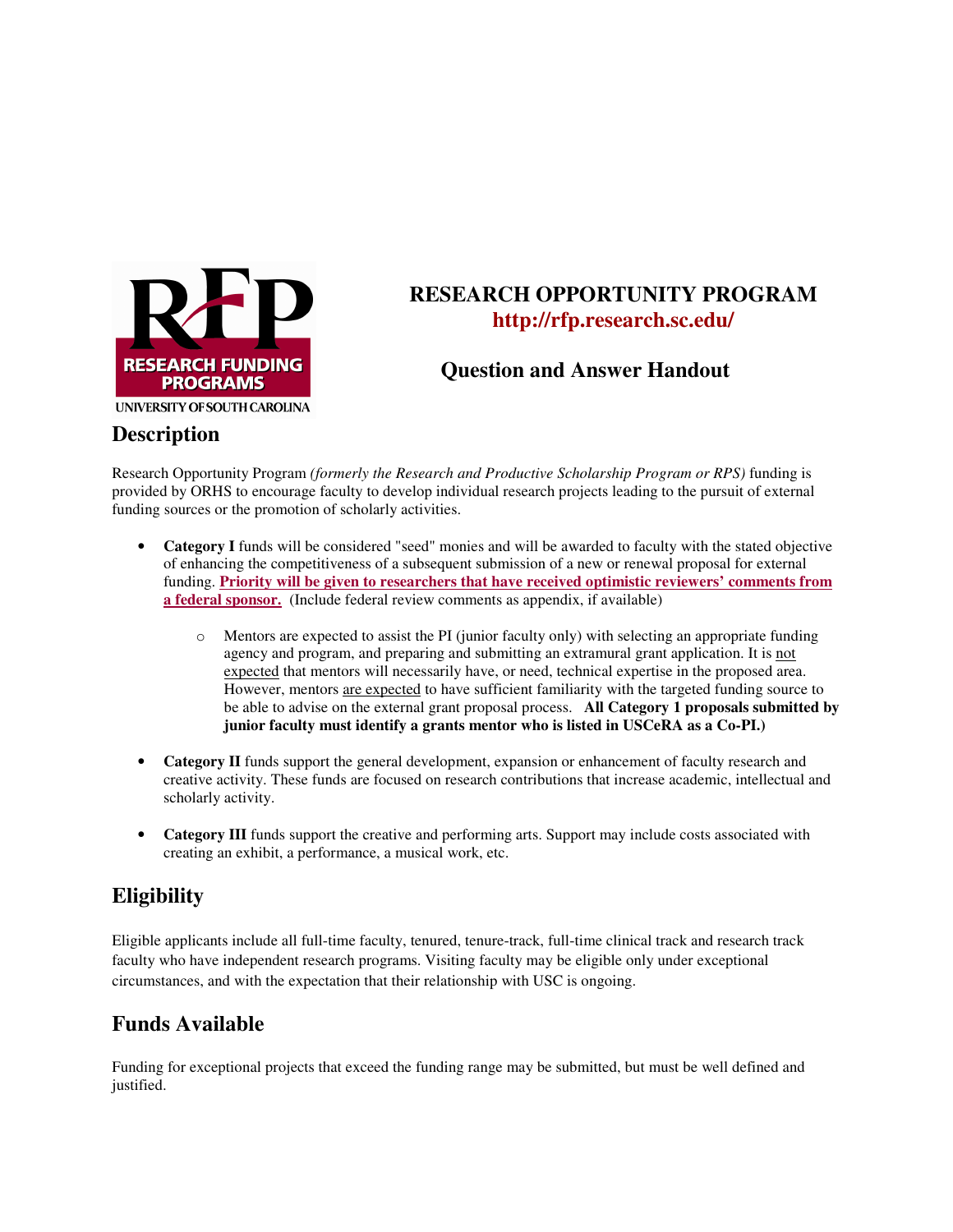- Category I projects may not exceed \$25,000**\***.
- Category II projects may not exceed \$10,000.
- Category III projects may not exceed \$7,000.

An applicant may request a project period of 15 months beginning February 1, 2008, and ending April 30, 2009. Under certain conditions, exceptions to these dates may be requested. Proposals may be submitted by more than one investigator, but only one investigator can be designated the project manager.

\*Faculty submitting Category I proposals may request an additional \$10,000 if their research involves the Roche LifeSciences 454 FLX Genome Sequencer system in the Environmental Genomics Core Laboratory (EnGenCore). For information on this system, please go to http://www.sc.edu/rref/research.php, click "Search Database" and enter "454 Genome Sequencer FLX" in the Name/Description Field.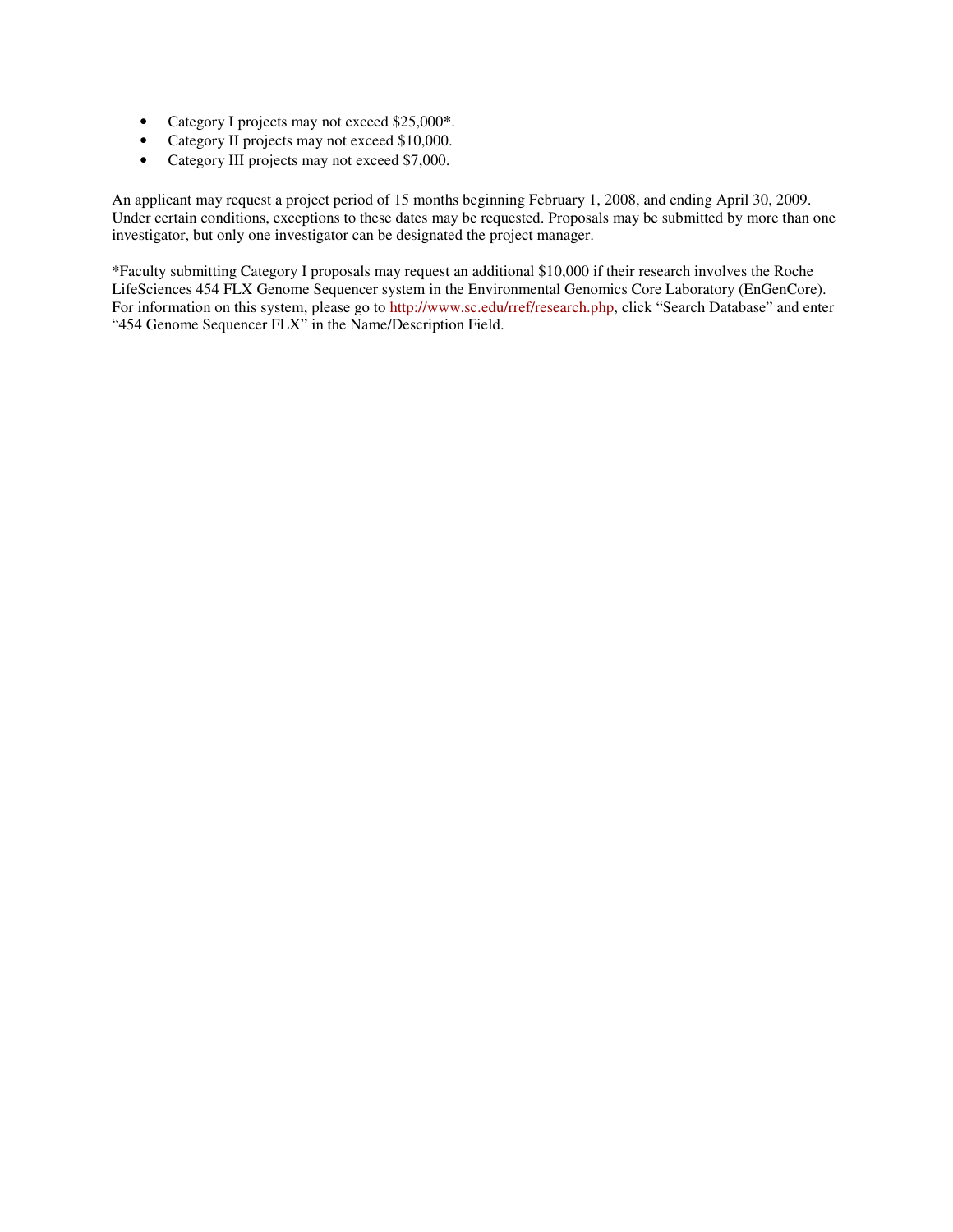# **Budget Information**

Budgets will be presented in general categories and require detailed explanation. Although the Research Council intends to fund projects as close as possible to the requested amount, it reserves the right to alter the amount depending on the number of proposals received and funds available.

Allowable Costs

- Salary and fringe benefits of undergraduate students, graduate students, and technicians (NOT faculty)
- Equipment (The formal definition of "capital equipment" is any article of non-expendable, tangible
- property having a useful life of more than one year and an acquisition, or valuation cost of at least \$5,000.) • Project supplies
- Animal maintenance
- Photocopying
- Travel essential to conduct the project
- Salaries (Requests for faculty salaries, not to exceed two months, (1) are allowable only for faculty from the regional/senior campuses and (2) must have strong justification.)
- Computers (Requests for computers must demonstrate that computers are essential to the project and not otherwise available to the project.)
- Faculty submitting Category I proposals may request an additional \$10,000 if their research involves the Roche 454 FLX Genome Sequencer. For information on this system, please go to http://www.sc.edu/rref/research.php, click "Search Database" and enter "454 Genome Sequencer FLX" in the Name/Description Field.

Unallowable Costs

- Costs in connection with faculty degree requirements
- Travel to professional meetings
- Tuition
- Faculty salary and fringe on the Columbia campus

# **Application Procedure**

- 1. Develop a three to five page proposal that provides:
	- a. A brief discussion of the background and significance of the proposed idea, including its relation to the present state of knowledge in the field.
	- b. A detailed narrative of the project that includes the objectives, significance of the research, the research task and expected accomplishments during the course of the project, the specific outcome of the project, and a discussion of potential external funding sources.
- 2. Attach the following supporting documentation to the end of the proposal packet:
	- a. References (should be included as appropriate, but will not be counted in the narrative page limitation).
	- b. Biographical sketch/curriculum vitae (should list the most current information and use NIH, NSF, NEA or other standard agency formats if applicable, otherwise a maximum of two pages that include current and pending support).
	- c. A detailed budget and budget justification for total project costs (see allowable and unallowable items under the Funds Available section above).
	- d. Category I: Prior federal review comments if available.
- 3. Submit the completed proposal packet: